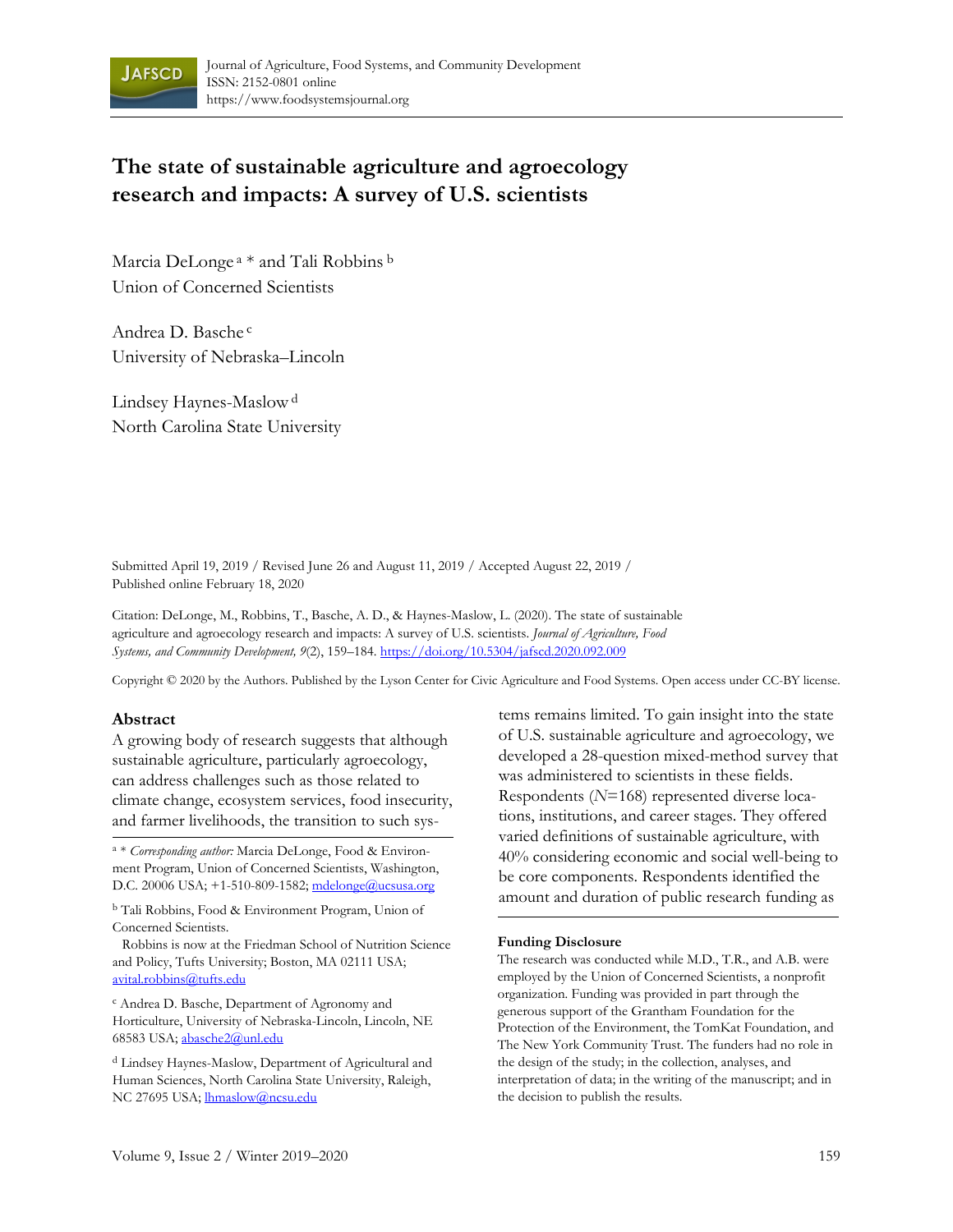important obstacles to conducting research on sustainable agriculture (85% and 61%, respectively). Further, most expressed challenges in communicating findings beyond academia, including to the media and policymakers, potentially limiting the impacts of such research. However, respondents expressed satisfaction in several areas, including relationships with community members (81%) and local producers (81%), and interest from students  $(80\%)$  and research communities  $(73\%)$ , suggesting positive momentum in this field. Earlier versus later career scientists rated research on "human dimensions" as more important, expressed greater concerns over career stability, and were less satisfied with opportunities for policy engagement. Results imply that greater public investments, particularly fostering human dimensions, could support a transition to agroecology and its associated benefits.

# **Keywords**

Agroecosystem, Policy Engagement, Research Funding, Systems Science, Media, Outreach

# **Introduction**

Additional sustainable agriculture research and adoption is needed in the U.S. to address persistent challenges that threaten farms, farmers, rural communities, and public health and ecosystem services, including air quality, water supply, and biodiversity (Foley et al., 2011; Nelson et al., 2018). The urgency to transition to a system with greater sustainability has accelerated, as evidence shows that climate change, particularly shifts to more extreme and more variable rainfall, is already exacerbating consequences of practices that lead to soil erosion, water pollution, and risks of flooding and drought (U.S. Global Change Research Program, 2018). Sustainable agriculture, as defined by the U.S. Department of Agriculture (USDA), should reduce such undesirable outcomes through a system that will broadly "satisfy human food and fiber needs; enhance environmental quality and the natural resource base upon which the agriculture economy depends; make the most efficient use of nonrenewable resources and on-farm resources and integrate, where appropriate, natural biological cycles and controls; sustain the economic viability of farm

operations; and enhance the quality of life for farmers and society as a whole" (National Agricultural Research, Extension, and Technical Policy Act, 1997, p. 9).

 The field of agroecology has recently been attracting growing attention for its valuable approaches toward developing more sustainable agriculture (High Level Panel of Experts on Food Security and Nutrition [HLPE], 2019). While agroecology has in some contexts been understood to be most relevant to crop production and practices at the farm scale, it has increasingly been interpreted as also encompassing environmental, social, economic, ethical, and community development issues (Wezel et al., 2009). As this field has evolved and varied, it has been interpreted as referring to a scientific discipline, an agricultural practice, and/or a social movement (Montenegro de Wit & Iles, 2016; Wezel et al., 2009). In this study, we focus on the scientific discipline of agroecology, asserting that it entails a systems-based integration of ecological concepts with agricultural practices, while also recognizing that it can be understood as drawing on both the biophysical and social sciences (DeLonge & Basche, 2017; Gliessman, 2015).

 As a scientific discipline, agroecology has recently shown that practices such as diversifying farms and rotating crops can deliver positive environmental outcomes at a variety of scales and levels, building soil health locally and protecting water resources more broadly, while maintaining profitable and resilient farms (DeLonge & Basche, 2017; Gliessman, 2015). For example, a growing body of research has demonstrated measurable improvements in ecosystem services across a range of climates, geographic regions, and agricultural conditions (Altieri, Nicholls, Henao, & Lana, 2015; Hunt, Hill, & Liebman, 2017; Isbell et al., 2017; Ponisio et al., 2014; Schulte et al., 2017). Furthermore, agroecology's status not only as a science but also as practice and a movement may uniquely position it to transform food and farming systems (Montenegro de Wit & Iles, 2016; Cacho et al., 2018; Duru, Therond, & Fares, 2015). Agroecology could play a significant role in ensuring that agricultural and food systems can meet both production and broader sustainability goals (HLPE, 2019; Hunter, Smith, Schipanski, Atwood, &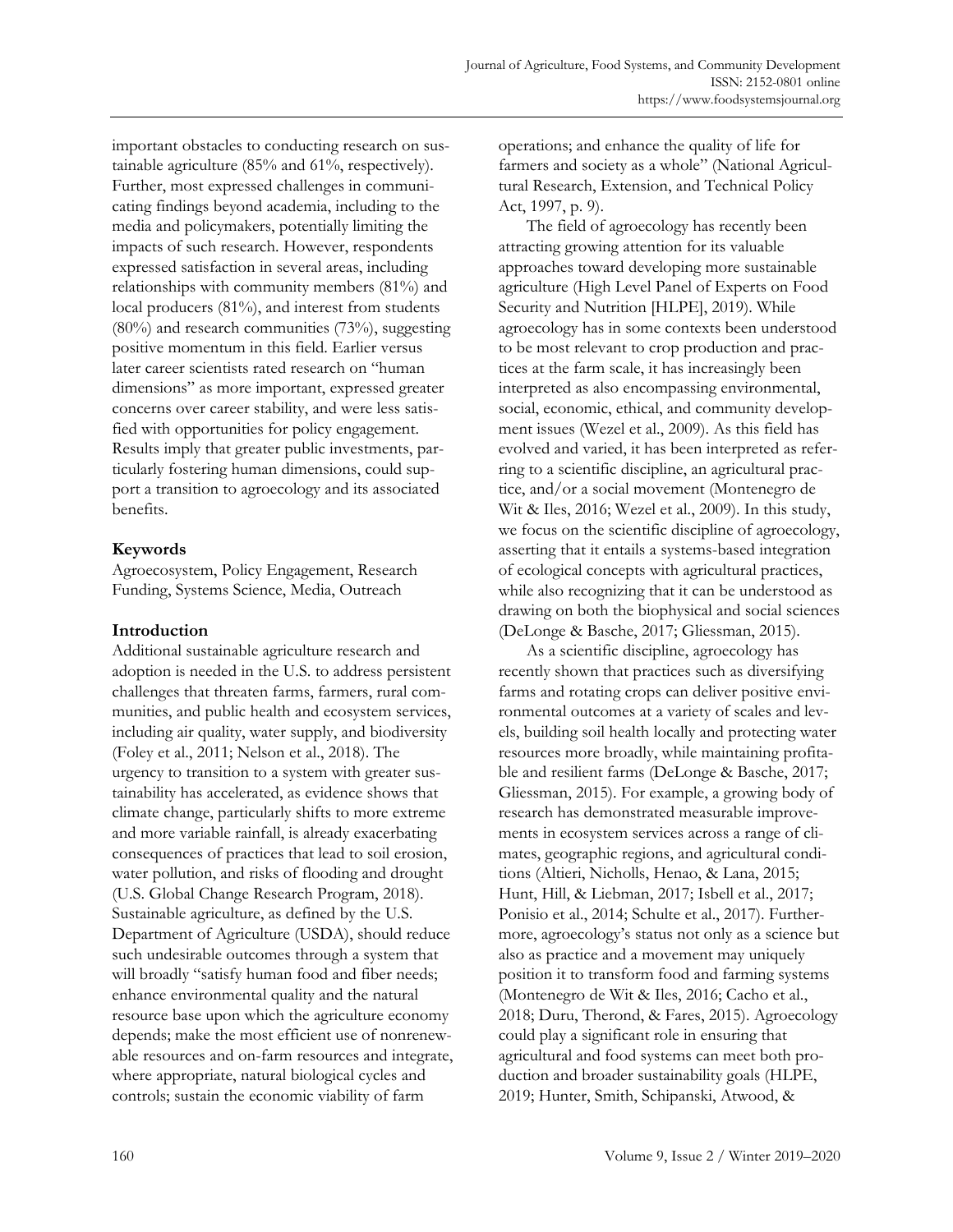Mortensen, 2017). It has been proposed that a supportive policy environment, informed by agroecological research from field to ecosystem scales, could accelerate a transition to a more sustainable agricultural landscape (DeLonge, Miles, & Carlisle, 2016; Miles, DeLonge, & Carlisle, 2017).

 As evidence of the potential benefits of agroecology has emerged, more international organizations and institutions have expressed interest in advancing the field, such as the United Nations (Food and Agriculture Organization of the United Nations [FAO], 2018), the International Panel of Experts on Sustainable Food Systems (Frison, 2016), and the government of France (Gonzalez, Thomas, & Chang, 2018). In the U.S., organizations that include leading scientific societies, public university coalitions, and nonprofit organizations have also begun to acknowledge the interest in agroecology and its potential to solve interconnected food system challenges (American Society of Agronomy [ASA], Crop Science Society of America [CSSA], & Soil Science Society of America [ASSA], 2016; Association of Public and Landgrant Universities [APLU], 2017; Schonbeck, Jerkins, & Ory, 2015; USDA National Institute of Food and Agriculture [USDA NIFA], 2018; Union of Concerned Scientists [UCS], 2016). Interest in agroecology and related disciplines has expanded beyond agricultural sciences to entities such as the National Academies of Sciences, Engineering, and Medicine (2019), which have recognized that systems science, transdisciplinary research, and community partnerships are critical to the future of agriculture and the sustainability of our environment.

 Research and practice in these disciplines remain relatively rare, however, possibly due to numerous obstacles. The historic underinvestment in agroecology as compared to conventional agriculture may explain a slower pace of research and development improvements (DeLonge et al., 2016; Pimbert & Moeller, 2018), initiating a feedback cycle in which limited investment leads to slower improvements, contributing to less likelihood of attracting future investment, and so on (Miles et al., 2017). In the U.S., shortage of funding for agroecology has been exacerbated by reduced rates of public investment in agricultural research and development overall at both the federal and state

levels, particularly relative to private investment (Pardey, Chan-Kang, Beddow, & Dehmer, 2015).

 In addition to difficulties associated with funding, identified obstacles to agroecology research and development include insufficient supporting infrastructure and related cultural obstacles such as siloed departments, programs, and institutions; lack of suitable equipment and technology across the supply chain; and inadequate incentives for complex, collaborative research (Basche et al., 2014; DeLonge & Basche, 2017; Duru et al., 2015). Agroecology research requires training in interdisciplinary, systems-science approaches, which are relatively rare and difficult to pursue at U.S. research institutions (DeLonge & Basche, 2017). Other obstacles for advancing agroecology may include institutional practices and norms that fail to support independent science, such as discouraging scientists from communicating their findings to policymakers and shifting resources from work viewed as politically contentious. Recent studies have provided some evidence that such institutional constraints may exist at the USDA (Carter, Goldman, & Johnson, 2018; USDA Office of Inspector General [USDA OIG], 2018), the primary source for public agricultural research funding in the U.S. However, little attention has been paid to whether such constraints exist at other institutions, such as colleges and universities. Based on the responses in our survey, we found that, collectively, obstacles that are financial, institutional, and cultural threaten to limit the expansion of agroecological science and practices.

 Considering the expanding interest in but limited adoption of sustainable agriculture and agroecology research and practice, the goal of this study was to gain a better understanding of opportunities and barriers surrounding these fields in the U.S. We focused on the scientific community, because research, education, and extension critically affect the array of practices and tools available for farmers and ranchers (Miles et al., 2017). Obstacles within the research community may signify, aggravate, or even produce additional obstacles for agricultural operations and development. Alternatively, investment in the research community could lead to new tools, techniques, and trainings, with benefits for farmers, ranchers, and the public.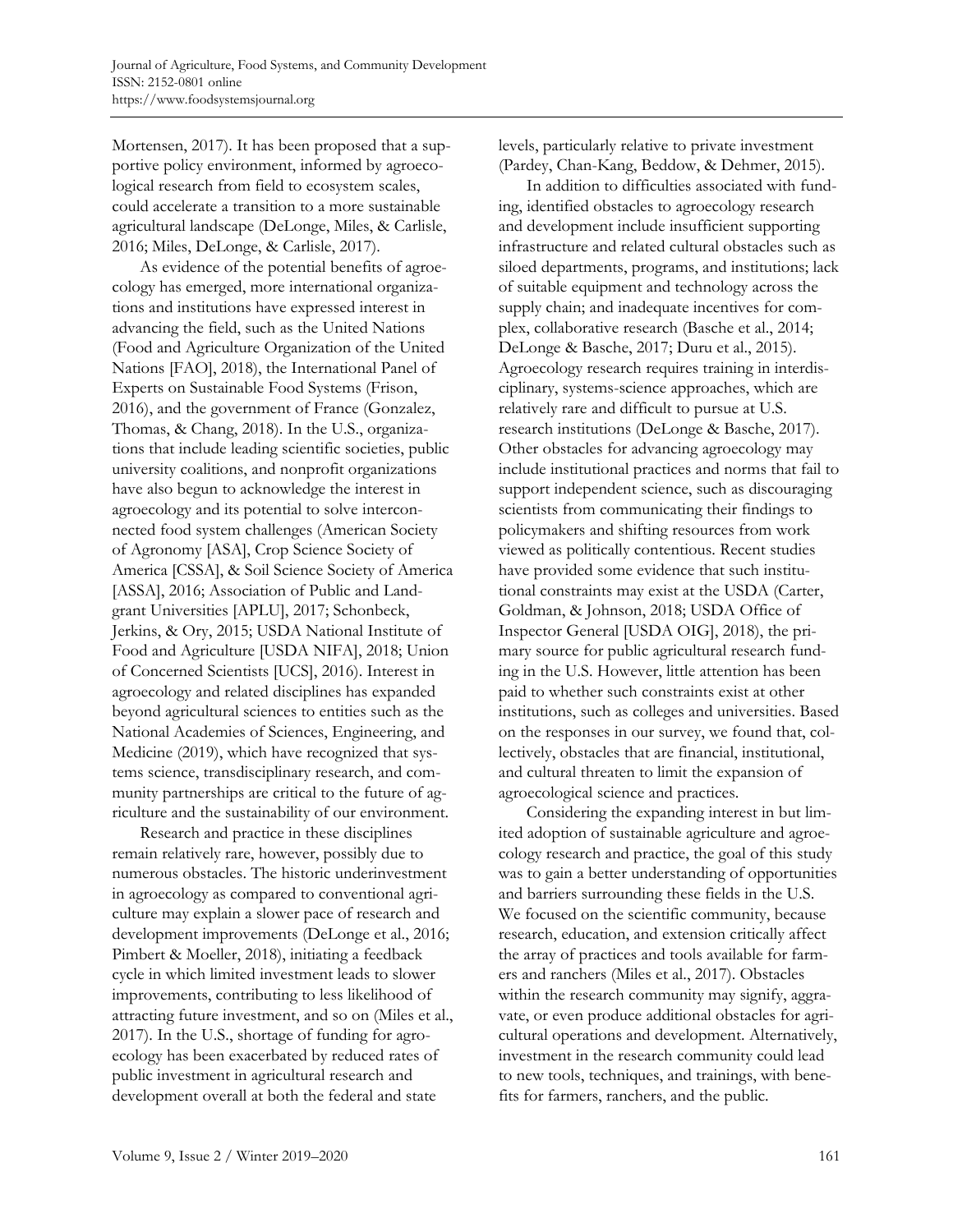# **Applied Research Methods**

### *Survey Development and Distribution*

To gain a better understanding of potential opportunities and obstacles for sustainable agriculture and agroecology, we distributed an online survey to researchers and other professionals with advanced degrees (master or doctorate) who have academic or professional experience in fields related to sustainable agriculture (Appendix). The survey was administered through the SurveyMonkey platform (SurveyMonkey, 2018), using a private passwordprotected account. Incomplete responses were collected and saved by SurveyMonkey after the completion of each survey section, but no personally identifying information (including IP addresses) was collected; thus, the study authors could not resend the link to encourage respondents to complete the survey. Responses were stored on Survey-Monkey before being downloaded to a passwordprotected server.

 The 28-question survey contained both multiple-choice and open-ended questions regarding respondent experiences with sustainable agriculture and agroecology, including issues related to funding, institutional support, and collegial support and collaboration opportunities. Further demographic questions assessed career stage, geographic region, and institutional affiliation. Most multiplechoice questions were based on a 5-point Likert scale. All responses were voluntary.

 The survey was peer-reviewed by four experts as part of the internal development process. The survey was then submitted to Western IRB, an independent company accredited to perform institutional review board (IRB) services and was approved for an exemption from IRB review (WIRB Work Order #1-1000684-1). The study team circulated the survey broadly, using active email listservs with interests pertaining to sustainable agriculture and agroecology, $<sup>1</sup>$  as well as to the</sup> Union of Concerned Scientists Science Network members with relevant expertise in agricultural or environmental science. (The Science Network is a network of more than 20,000 individuals with

advanced degrees in a diverse range of scientific fields.) We used a snowball recruiting method in which respondents were encouraged to share the survey with other interested and qualified individuals in their professional networks (Heckathorn, 2011). Recruiting emails were first distributed in March 2017. Follow-up requests were sent once to each listserv in mid-April 2017. The survey was closed at the end of April 2017.

# *Data Analysis*

The original data were downloaded from the SurveyMonkey platform and exported to Microsoft Excel. The data were analyzed using Microsoft Excel and the R software platform (R Core Team, 2014). We evaluated survey results overall, as well as in subgroups for earlier and later career stages. Respondents varied widely in the number of years they have been working in the field, with several respondents identifying in each of the ranges provided in the survey. We analyzed data in this paper using two large groups derived from these ranges: 0 to 10 years (earlier career stage) and 11 or more years (later career stage). These groups capture earlier- and later-career stages, while also representing a relatively balanced number of respondents. We also explored evaluating differences among other subgroups, including region and institution types. However, sample sizes for such groups were not large enough to adequately measure statistical significance.

 For questions that included a 5-point Likert scale, 5 represented for respondents the most agreement, satisfaction, or importance, and 1 represented the least agreement, satisfaction, or importance. From these values, we calculated the mean and standard errors of responses. We tested for statistical differences between groups using paired two-sided t-tests in R statistical software.

 Responses to open-ended questions were evaluated qualitatively by a content analysis approach, which involves an analysis of written statements to help identify themes pertaining to a specific topic. For the analysis, we developed a list of key themes and evaluated written responses for the presence or

<sup>&</sup>lt;sup>1</sup> The listservs were susag-community@iastate.edu, divfarmingsystems@lists.berkeley.edu, agroecommunity@googlegroups.com, comfood@elist.tufts.edu, NWAEGInternational@umich.edu, nsac-research-extensioneducationcommittee@googlegroups.com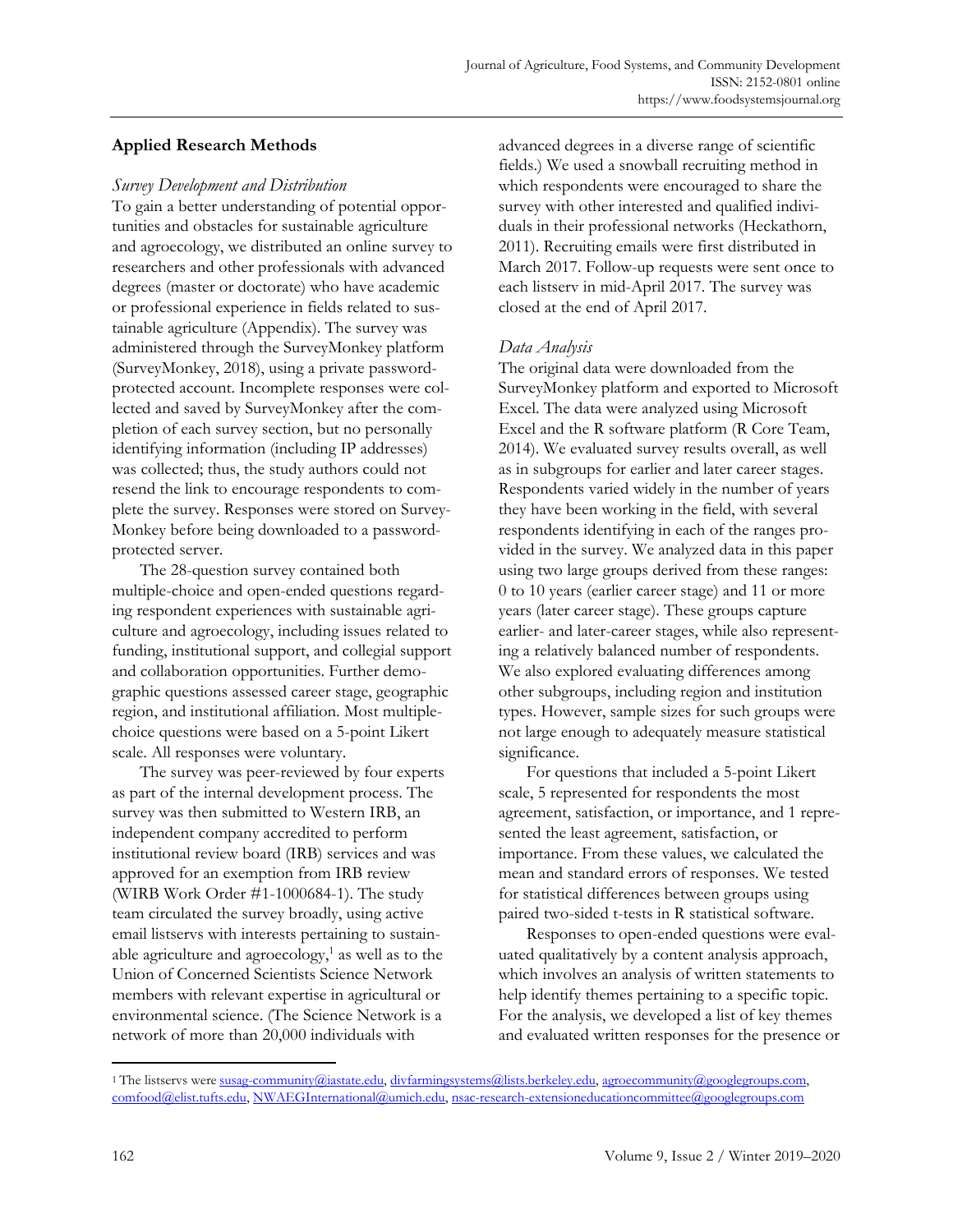absence of each theme. Content analysis was considered an appropriate approach to open-ended responses because it allows researchers to also code themes that may not have already been established as key themes (Guest, MacQueen, & Namey, 2011). Relevant codes were identified and defined by two coders. One coder analyzed the full dataset, and a subset of the open-ended content was analyzed independently by two coders to ensure consistency; codes were compared to reconcile discrepancies.

### **Results**

### *Survey Respondents*

A total of 168 qualified experts participated in the survey, of whom 165 provided answers to at least one open-ended question, and 104 provided answers to at least one quantitative question. Respondents represented a wide geographic range in the U.S.; diverse positions at academic, nonprofit, private, governmental, and other institutions; and both earlier and later career stages (Table 1).

 Respondents who identified their geographic region were relatively dispersed throughout the six U.S. regions. Given the relatively balanced regional distribution as well as the limited number of respondents per region, we did not explore the influence of region on responses in this study. Only 72 respondents specified their job title. We

categorized these into two groups: research positions, including doctoral students, post-doctoral fellows, adjunct professors, assistant professors, associate professors, and full professors; and administrative, project coordination and/or management positions. Among the 72 respondents, 62 self-identified as researcher and 10 self-identified as administrative, project coordination and/or management position. The majority of respondents who identified their employer were from a landgrant university ("the term used to identify a public university in each state that was originally established as a land grant college of agriculture pursuant to the Morrill Act of 1862" [Womach, 2005, p. 151]). Thus, these represent a network of U.S. educational institutions that receive federal support and work in collaboration with the USDA to advance agricultural science. Given the lack of respondents within other major employer categories, we did not explore differences between employer subgroups in this paper.

# *Defining Sustainable Agriculture*

Respondents provided varied definitions of sustainable agriculture. The most common themes identified were related to social viability and wellbeing (included in 40% of responses), economics (40%), and the enhancement of natural resources (26%). Other themes appearing in a relatively large percentage of responses included biological diver-

|                       |                                                        |     | <b>Participants</b> |
|-----------------------|--------------------------------------------------------|-----|---------------------|
| Category              | Subgroup                                               | (n) | $(\%)$              |
| Years in career, n=73 | $<$ 1                                                  | 6   | 8.2                 |
|                       | $1$ to $3$                                             | 4   | 5.5                 |
|                       | 4 to 5                                                 | 12  | 16.4                |
|                       | 6 to 10                                                | 12  | 16.4                |
|                       | 11 to 20                                               | 18  | 22.7                |
|                       | >20                                                    | 21  | 28.8                |
| Employer, $n=62$      | <b>Land Grant University</b>                           | 40  | 66.7                |
|                       | Other College or University                            | 5   | 8.3                 |
|                       | Non-profit organization                                | 5   | 8.3                 |
|                       | Private industry                                       | 6   | 10.0                |
|                       | Local, state, or federal government agency             | 4   | 6.7                 |
| Job type, $n=72$      | Research                                               | 62  | 86.1                |
|                       | Administrative, Project Coordination and/or Management | 10  | 13.8                |

# Table 1. Characteristics of Survey Participants: Career Stage and Employer Type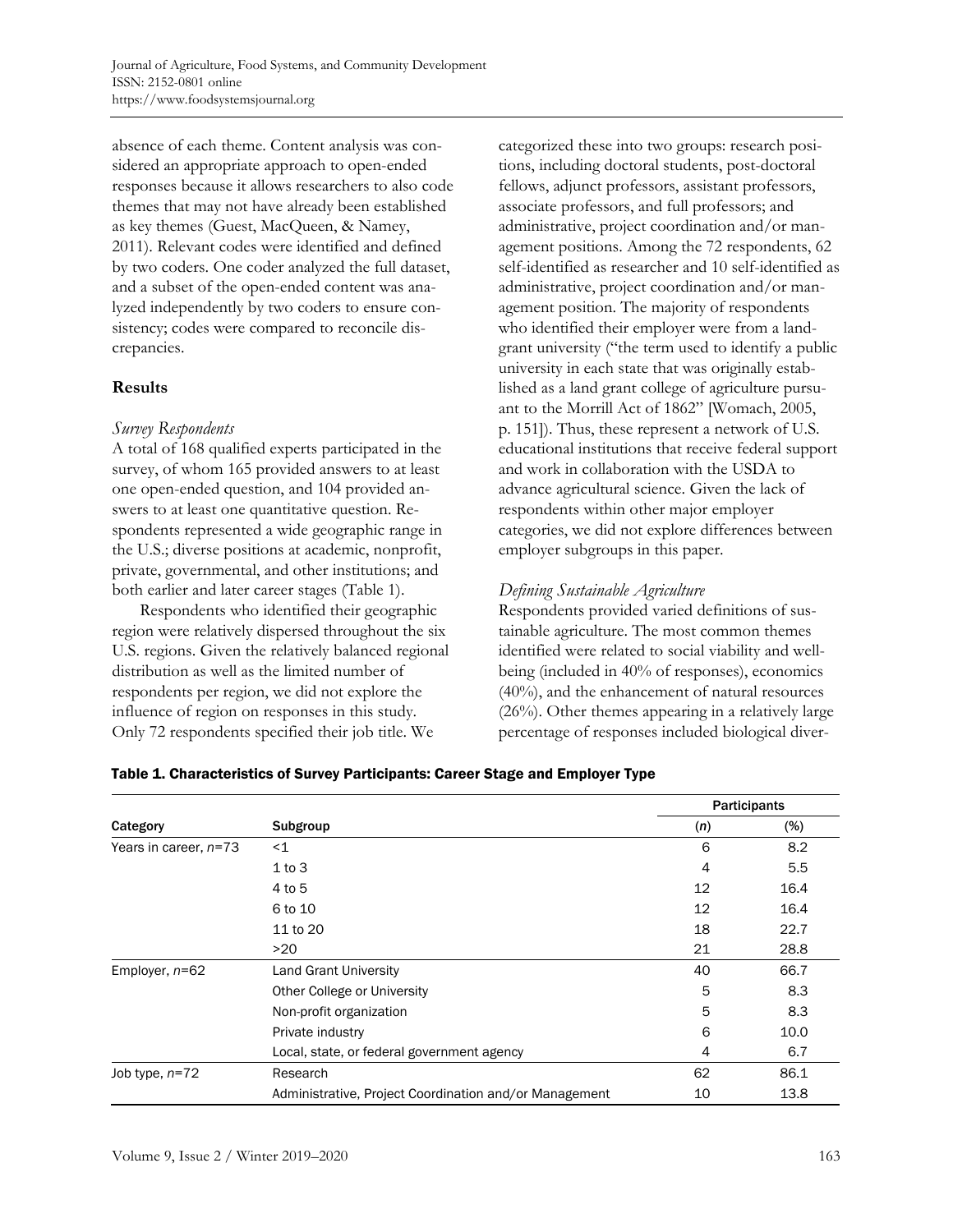sity (19%), equity and justice (15%), ecology (13%), reducing environmental damage (15%), and local considerations (12%). Other less common themes, mentioned by less than 10% of respondents, included regeneration, improving efficiency, connecting consumers and producers, climate adaptation or mitigation, alternative markets, organic practices, and population growth. Theme frequencies were similar between the full group (165 respondents) and the smaller subset that included only respondents who replied to quantitative questions (104 respondents).

*Topics of Importance within Sustainable Agriculture*  Respondents indicated that they consider a range of topics to be important to include in USDA Requests for Applications (RFAs) for research grant proposals (Table 2). Agroecology was ranked as very important (mean score of at least 4 out of a possible 5) by the largest percentage of respondents (44%). The majority of proposed areas received an average score of at least 3.3.

# *Overall perception of obstacles to sustainable agriculture research and their broader impacts*

A large majority of respondents considered several obstacles to be important (Likert scale=4) or very important (Likert scale=5) in attempting to perform sustainable agriculture research (Figure 1).

The obstacles substantially consisted of ingrained financial interests and a lack of research funding. Overall, fewer respondents considered obstacles such as conflicts of interest related to the private sector, lack of career stability, and lack of institutional support to be important.

*Experiences with sustainable agriculture research*  Respondents cited high levels of satisfaction in many areas of their work in sustainable agriculture (Figure 2). Relationships were a major area of satisfaction, with most respondents indicating positive relationships with local producers (the area with the highest level of satisfaction), interest from students and others seeking mentorship (ranked second), as well as interest from local or regional community members (ranked third).

 Respondents were less satisfied with other aspects of their work, including the lesser amount of interdisciplinary, farmer-driven, and communitybased research that they were able to conduct. While the reasons for this could not be gleaned from the quantitative data, the open-ended question indicated that difficulties with building relationships, institutional support, and having enough time were factors experienced as barriers, especially for community-based research. Other areas of low satisfaction were related to the lack of opportunities to engage with policymakers, the media, and

|                                                  |    |    | %  |    |    |    |      | <b>Standard</b> |
|--------------------------------------------------|----|----|----|----|----|----|------|-----------------|
| Topic in USDA research grant RFAs                | n  | 1  | 2  | 3  | 4  | 5  | Mean | Error           |
| Broader public impacts (e.g. ecosystem services) | 91 | 1  | 7  | 19 | 33 | 41 | 4.1  | 0.1             |
| Agroecology                                      | 89 | 3  | 7  | 16 | 30 | 44 | 4.0  | 0.1             |
| Interdisciplinary                                | 90 | 3  | 8  | 17 | 30 | 42 | 4.0  | 0.1             |
| Human dimensions/decision making                 | 88 | 6  | 7  | 22 | 27 | 39 | 3.9  | 0.1             |
| Pollinator health                                | 89 | 3  | 10 | 24 | 29 | 34 | 3.8  | 0.1             |
| Social justice                                   | 86 | 6  | 14 | 14 | 29 | 37 | 3.8  | 0.1             |
| Integrated pest management                       | 89 | 5  | 15 | 21 | 33 | 27 | 3.6  | 0.1             |
| Economics                                        | 91 | 2  | 14 | 30 | 28 | 26 | 3.6  | 0.1             |
| Racial equity                                    | 87 | 8  | 14 | 21 | 26 | 31 | 3.6  | 0.1             |
| Organic production systems                       | 90 | 8  | 16 | 22 | 29 | 26 | 3.5  | 0.1             |
| Perennial crops                                  | 86 | 7  | 14 | 28 | 27 | 24 | 3.5  | 0.1             |
| Crop rotation                                    | 90 | 4  | 26 | 20 | 30 | 20 | 3.4  | 0.1             |
| Improved grazing systems                         | 88 | 11 | 13 | 27 | 28 | 21 | 3.3  | 0.1             |
| Agroforestry                                     | 87 | 8  | 21 | 24 | 26 | 21 | 3.3  | 0.1             |

# Table 2. Importance for Requests for Applications to Reference Range of Topics in Sustainable Agriculture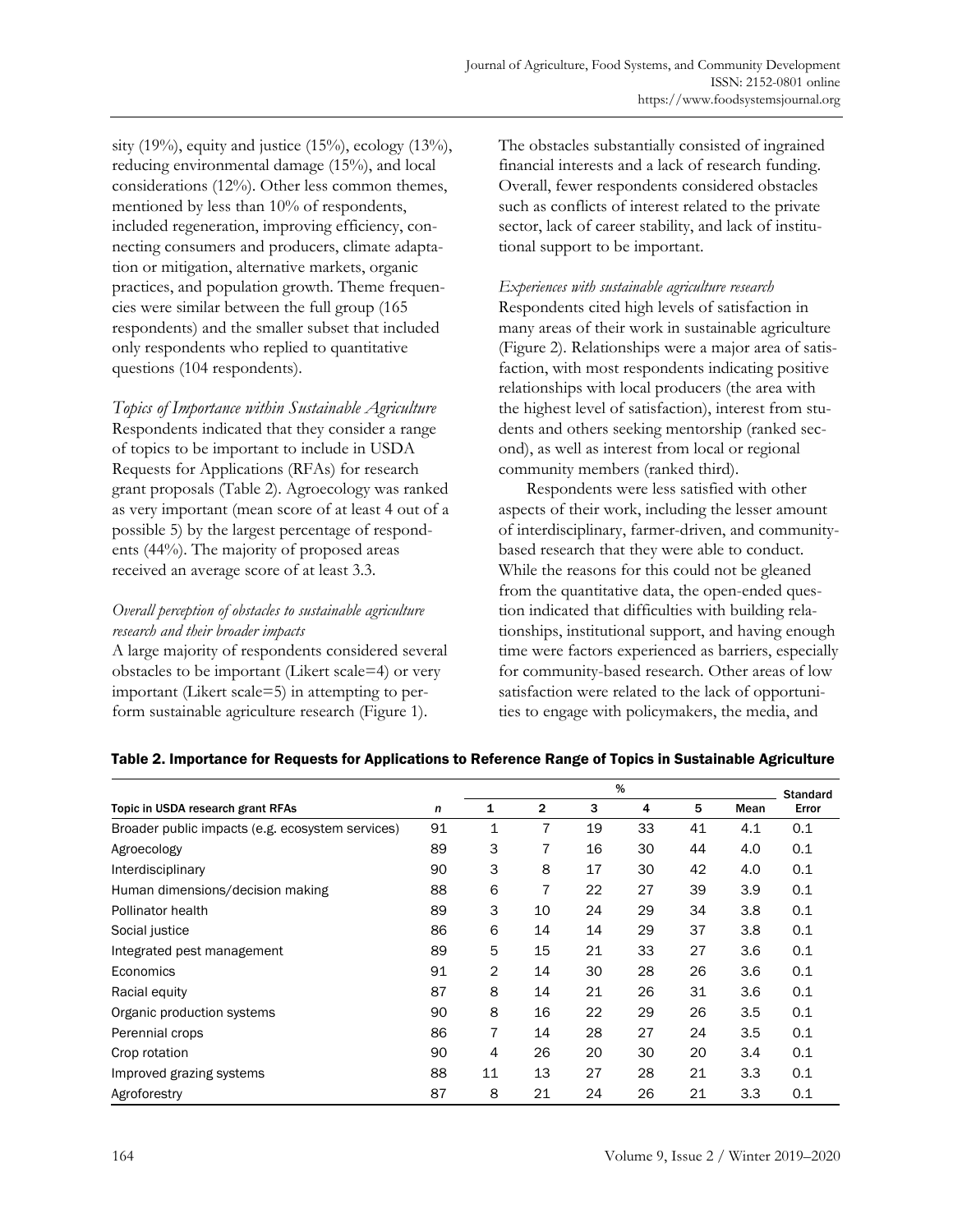the wider public. The only area where dissatisfaction was greater than satisfaction was in respondent perceived opportunities to engage with policymakers.

*Experiences with obstacles in sustainable agriculture research* 

Respondents did not agree that a variety of hypothesized potential obstacles to sustainable agriculture research affected their work (Figure 3). For 10 of 12 statements suggesting potential obstacles, few respondents agreed that they reflected actual barriers to their work. The statement that received the lowest level of agreement was, "I have experienced pressure to modify research results." However, 58% of respondents agreed (including 15% who strongly agreed) with the statement, "Sustainable agriculture





# Figure 2. Level of Satisfaction in Areas of Sustainable Agriculture Research (N=87)

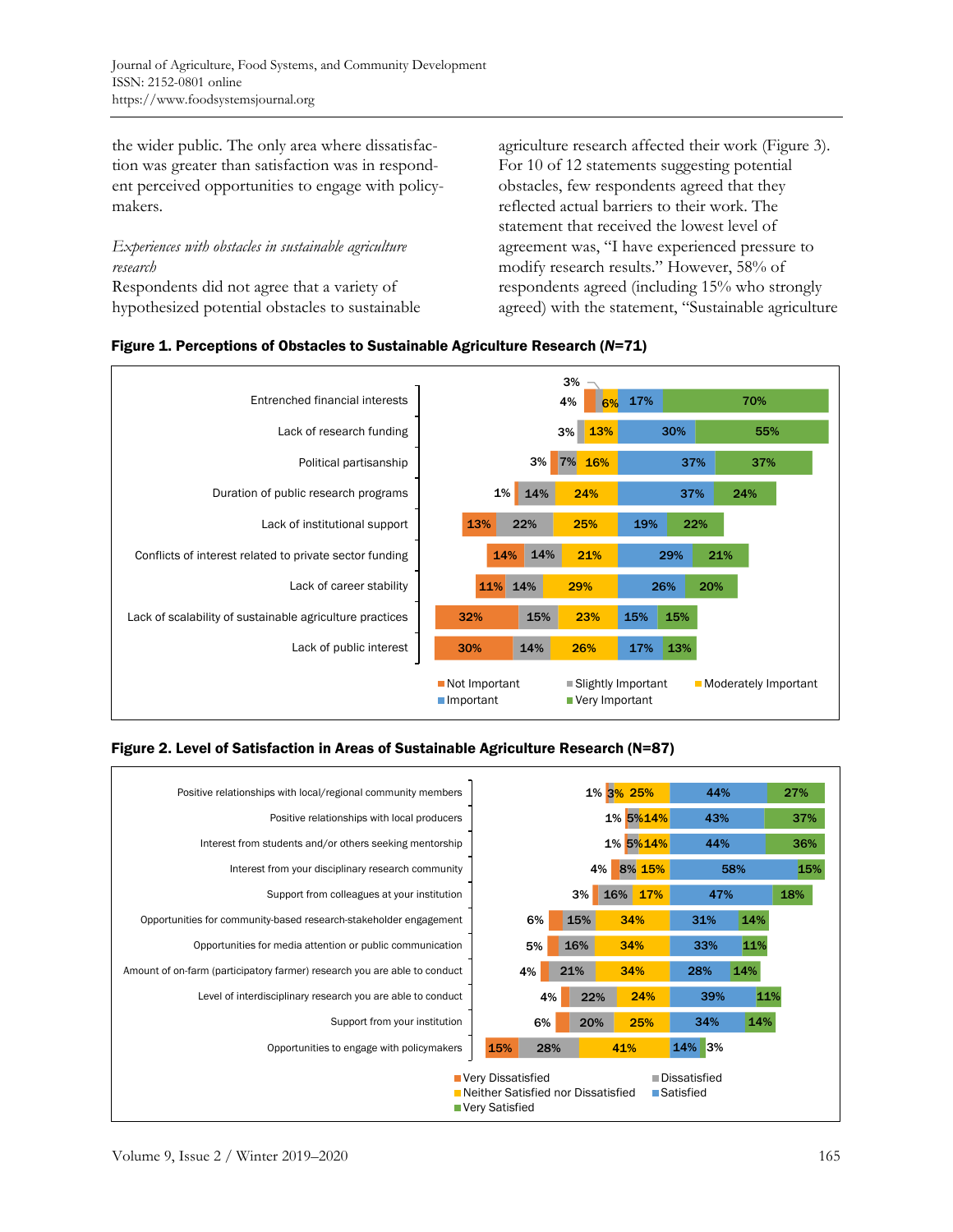research entails challenging relationships with agricultural stakeholders." Open-ended responses in this section of the survey reinforced concerns regarding lack of institutional support, challenges with funding, and external pressure to change their research agenda.

# *Experiences with policy engagement and the media: A closer look*

To gain a better understanding of respondent experiences specifically related to policy engagement, the survey asked them to indicate the degree to which policy engagement was part of their job, and whether it was important or should be avoided. To this question, 73% of respondents considered policy engagement to be important, whereas just 26% stated that policy engagement is part of their job (*n*=70).

 Respondents were also asked to state their degree of satisfaction with various aspects of policy engagement in their work (Figure 4). Results indicated that a large portion of

respondents was satisfied with the number of students interested in policy engagement. Many respondents were also satisfied or very satisfied with the number of colleagues interested in policy engagement and the support they receive from colleagues. Just 17% of respondents were satisfied with the amount of training they had received for policy engagement, and no respondents were very satisfied in this area. While not specified within the survey, satisfaction in terms of rewards and recognition could be interpreted in a variety of ways, including financial, acknowledgment, or career advancement. None of the respondents were very satisfied with the amount of time they had for policy engagement.

# *Influence of Career Stage*

Our results show that career stage may influence perceptions of obstacles and opportunities involving sustainable agriculture research (Table 3). First, earlier-career scientists (defined as those working between 0 and 10 years in the field) were more

### Figure 3. Experience with Obstacles in Sustainable Agriculture Research (*N*=71)

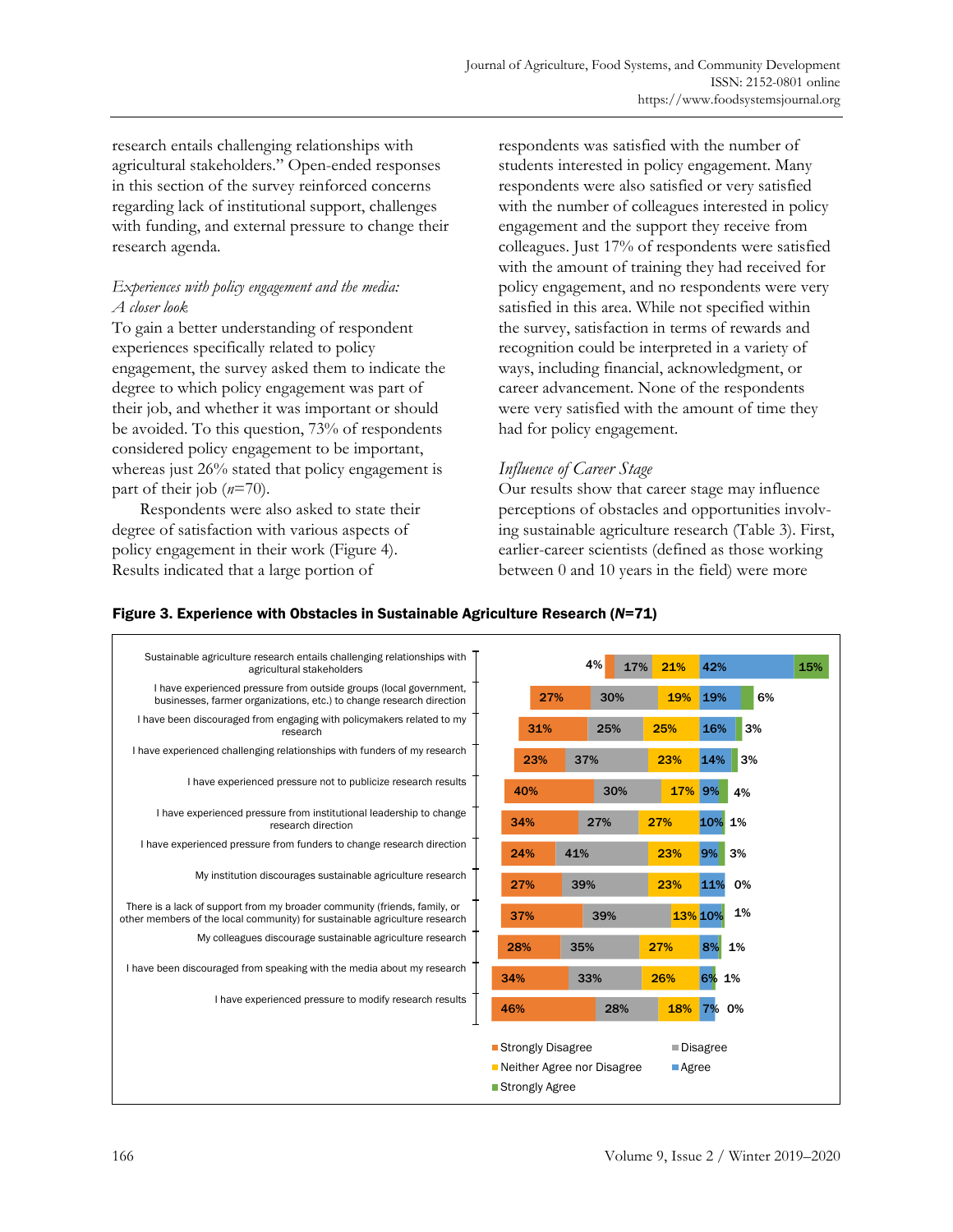

#### Figure 4. Satisfaction with Policy Engagement on the Topic of Sustainable Agriculture (*N*=61)

#### Table 3. Areas of Select Survey Questions Where Career Stage Influenced Responses

| Topic/Question                                                                        | <b>Earlier Career</b><br>$(0-10 \text{ years})$ | <b>Later Career</b><br>$($ 20 years) | <i>p</i> -value |
|---------------------------------------------------------------------------------------|-------------------------------------------------|--------------------------------------|-----------------|
| RFA: Agroforestry (Table 2)                                                           | 2.923                                           | 3.500                                | 0.082           |
| RFA: Economics (Table 2)                                                              | 3.933                                           | 3.286                                | 0.016           |
| RFA: Human dimensions/decision making (Table 2)                                       | 4.214                                           | 3.514                                | 0.024           |
| RFA: Organic production systems (Table 2)                                             | 3.138                                           | 3.667                                | 0.081           |
| Lack of career stability (Table 3)                                                    | 3.677                                           | 2.921                                | 0.010           |
| Amount of time for engagement with policy organizations and policymakers<br>(Table 6) | 2.042                                           | 2.485                                | 0.079           |
| Amount of training received for this type of work (policy) (Table 6)                  | 2.125                                           | 2.594                                | 0.089           |

likely to identify human dimensions/decisionmaking and economics as relatively important topics for research grant RFAs ( $p$ <0.05). However, later-career scientists identified organic production systems and agroforestry as relatively more important topics (*p*<0.10). Earlier- and later-career scientists also exhibited differences with respect to policy engagement. Earlier-career scientists were less satisfied on average with both the time they had for engagement with policy organizations and the amount of training they received for this type of work (*p*<0.10). In terms of obstacles, earliercareer scientists identified lack of career stability as a relatively more important obstacle as compared to all other respondents  $(p=0.01)$ .

#### **Discussion**

# *Research Investment as a Lever for Transitioning to a More Sustainable Agriculture System*

Our results provided further evidence that research in sustainable agriculture, including agroecology, is underfunded, given current needs. In our survey, 85% of respondents cited lack of funding as an important obstacle to sustainable agriculture research. Several comments in open-ended responses made a similar point. These results are consistent with quantitative analyses of funding sources, which have shown limited public investment in agroecology compared with conventional agriculture (DeLonge et al., 2016; Pimbert &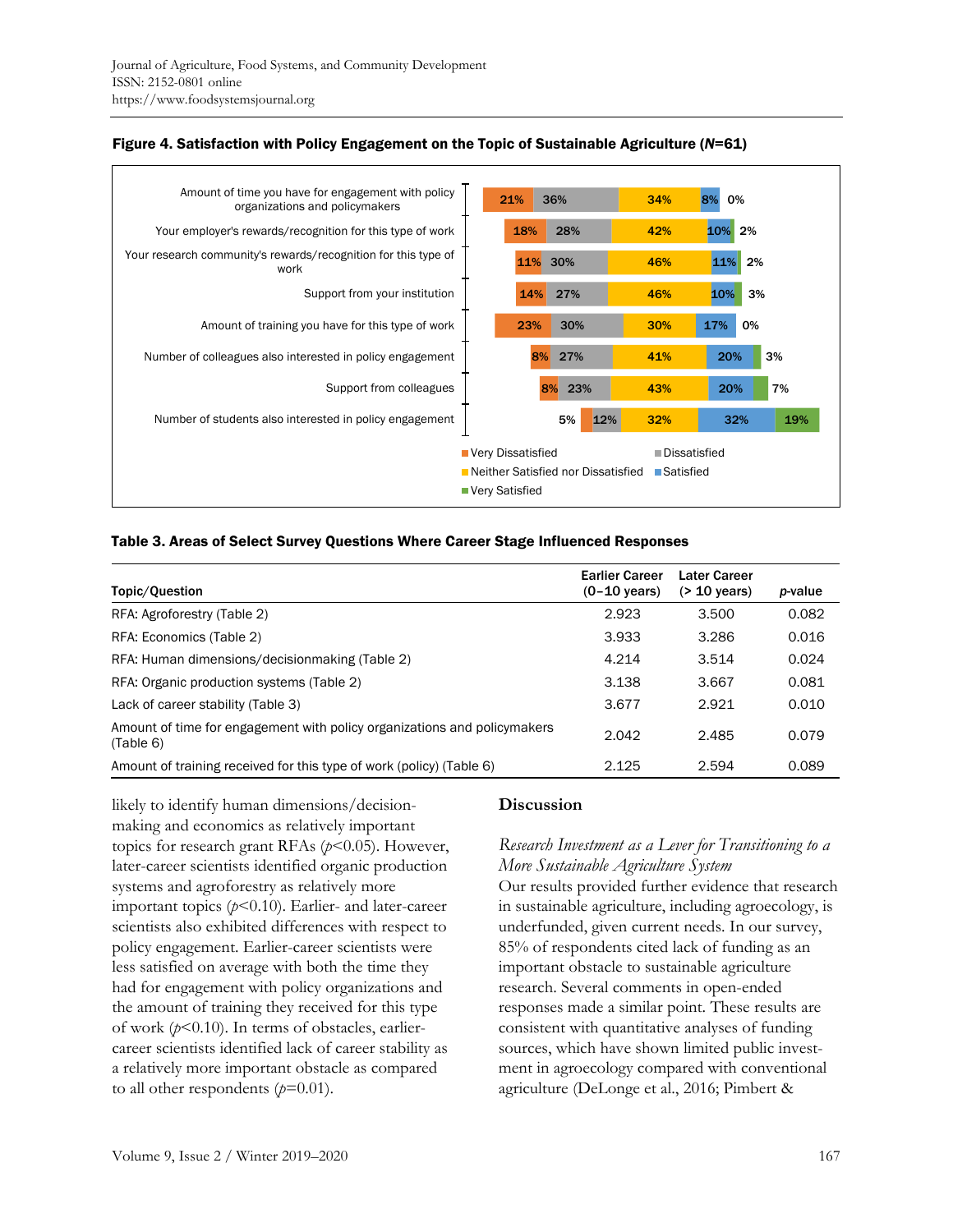Moeller, 2018). In the U.S., the severity of the disproportional funding is pronounced due to the declining prioritization of public funding for agricultural research in recent decades (Pardey et al., 2015), hindering the ability of sustainable agriculture practitioners to develop and apply their research findings on a wider scale. This survey also highlighted the unique importance of independent public funding, as a large majority (87%) of respondents agreed that financial interests present important or very important obstacles to their work. Despite the need for public and independent agricultural research funding, it has been estimated that nearly one-quarter of funding at land grant universities comes from private industry, potentially discouraging research that is critical of private industries or that prioritizes advancing a broader public benefit (Food & Water Watch, 2012).

 Investing in research is a lever for the transition to agroecology, not only through the quantity of funding but also through the scope and structure of funding programs. A majority of survey respondents (61%) indicated that the insufficient duration of long-term financial support is a barrier to the complex, systems-based research required in this field. In addition, respondents largely agreed that USDA RFAs should encourage agroecology directly while also prioritizing several areas that are critical to advancing agroecology, such as research promoting broad public benefits, interdisciplinary approaches, social justice, and racial equity. It is also worth noting that a large fraction of respondents included both social and biophysical elements in their definitions of sustainable agriculture, which emphasizes the importance of transdisciplinary work as a foundation for continuing progress and defining crucial aspects of agroecology. Based on these findings, several programmatic changes could be adopted within grant programs that would better support scientists and other stakeholders working in sustainable agriculture, agroecology, and related fields.

# *Relationships as a Foundation for Opportunities and as Obstacles in Sustainable Agriculture*

Relationships are both a positive factor in and an obstacle to sustainable agriculture research. For example, relationships were an area in which

researchers felt the most satisfaction with their work, and our results indicated that there is widespread interest in sustainable agriculture and agroecology, including among students, colleagues, and other stakeholders, particularly for interdisciplinary, farmer-driven, and community-based research. On the other hand, agreement with the statement "Sustainable agriculture research entails challenging relationships with agricultural stakeholders" represented the strongest consensus of any question in our survey. Although the question did not specify further details, such challenges may involve relations with stakeholder groups, including farmers and farm organizations, industry organizations (e.g., suppliers of inputs such as fertilizers and pesticides), and other community groups.

 While our study did not ask respondents to go into detail regarding challenging relationships, the survey results may imply difficult dynamics that tend to reinforce existing power structures and circumstances that are challenging to confront or alter. Such institutional dynamics were highlighted as an obstacle to agricultural change in a recent policy analysis from the United Kingdom and France (Gonzalez et al., 2018). Similar research has noted how universities and industry have become intertwined, leading to complex relationships that often focus more on revenue generation than on pursuing research in the public interest (Glenna, Lacy, Welsh, & Biscotti, 2007; Welsh. Glenna, Lacy, & Biscotti, 2008). More transparency and equity may help to resolve such relationship challenges (Chiles, 2018).

*Fostering Science Communication and Broader Impacts*  Given the relative scarcity of public research funding as well as the presence of tenuous relationships in sustainable agriculture research, it is important that funded research is widely communicated both within and beyond academia. However, our results suggest that although many experts are interested in applying their research to inform agricultural policy and public dialogue, they report difficulties in doing so. Difficulties include lack of training and support from their institutions, indicating possible tension between scientists and their employers concerning the freedom to engage in policy. The time available to do such work was also a theme that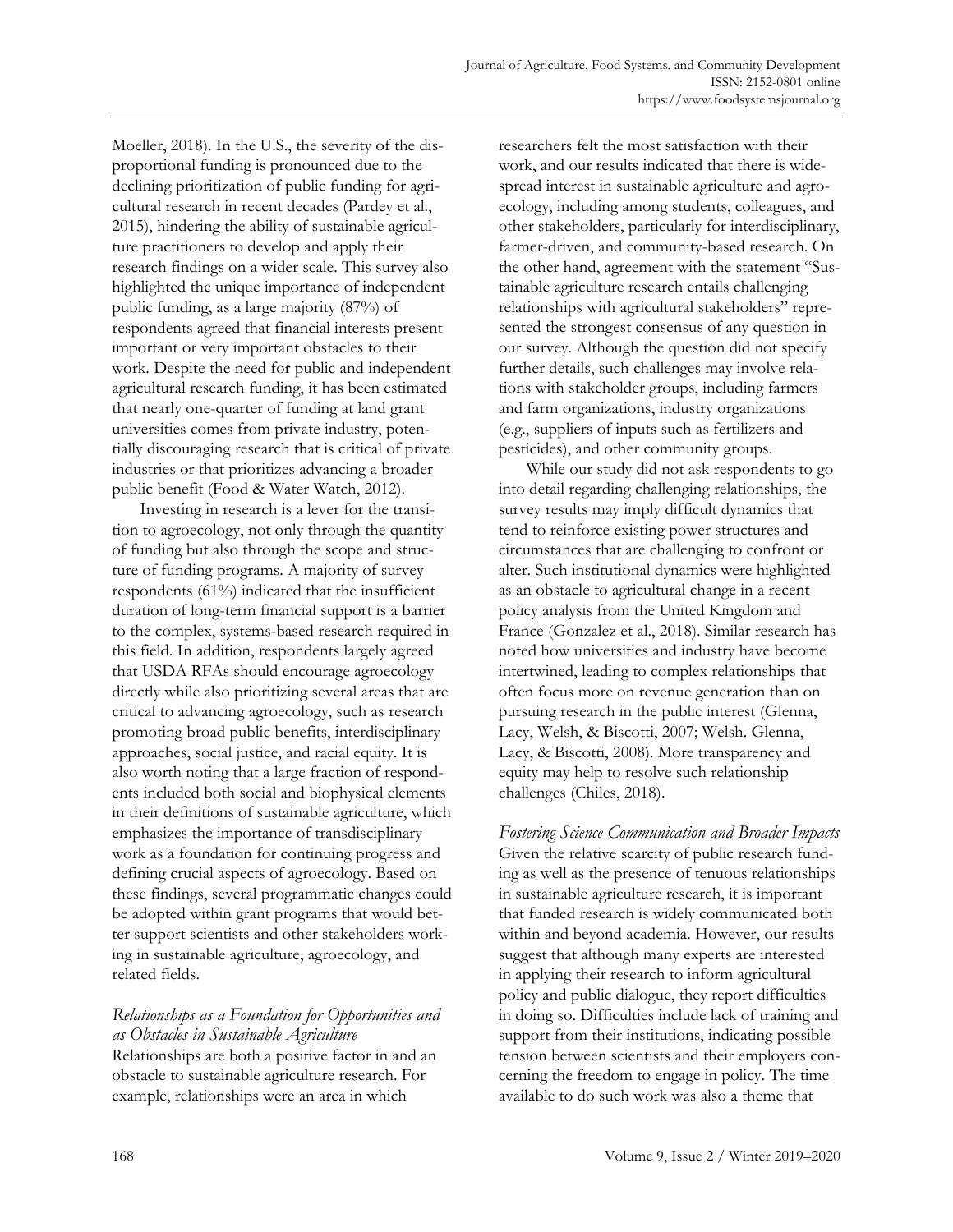emerged in responses to open-ended and multiplechoice questions in our survey, suggesting that incentives could be shifted such that researchers prioritize the time needed to do this work. To facilitate scientists engaging in policymaking, universities could adopt measures toward reducing the stigma surrounding policy engagement or even proactively affirm their support for affiliated researchers to engage with the policy process. Likewise, universities, research institutions, and competitive grant programs could further emphasize outreach and extension and improve training and support for media and public outreach. Effective channels of communication could help researchers share their findings to improve transparency and understanding, and to facilitate implementation and success of sustainable agricultural production systems. This is of particular importance for earliercareer researchers, who are both interested in policymaking and dissatisfied with current training opportunities and available time. In addition, earlier-career scientists are more likely to report concern about career stability, and greater training and incentives for policy engagement and communication could particularly support those in less stable career stages.

 Concrete affirmations for the importance of broader impacts of sustainable agriculture are especially important in a political environment in which federal government scientists face heightened scrutiny and workloads. In a recent survey of government scientists, more than 90% of USDA scientists had noticed workforce reductions and 92% stated that such reductions made it more difficult for the agency to fulfill its science-based mission (Carter et al., 2018). Moreover, more than one-third of USDA scientists had noticed that resources had been allocated away from work viewed as politically contentious (Carter et al., 2018). When political interference may constrain the ability of federal scientists from communicating with policymakers, it is all the more important for researchers at universities and other independent institutions to maintain the freedom to do so.

# *Study Limitations*

It is important to note that our study had some limitations. For example, the survey was designed to target a relatively narrow population of interest (U.S. scientists engaged in sustainable agriculture and agroecology research), and this limited the potential sample size. In terms of sampling, we used a snowball recruitment method to target this narrow population without strictly limiting the survey's reach (as an invite-only approach would have done). This approach enabled us to collect a sample of interest, but not an ideal representative random sample.

 Furthermore, as with all voluntary surveys, the results of this survey are based on the responses from individuals who were both most likely to receive the survey and motivated to invest the time to complete the survey. Thus the results are subject to associated response and nonresponse errors; that is, those that chose not to complete the survey might have different perceptions than those that did complete it.

 Another limitation was that our survey questions were voluntary. We chose to allow survey respondents to decide which questions to answer in an effort to encourage completion of as many questions as respondents were comfortable with. The consequence of this design was that it reduced our sample size for many of the questions, thereby limiting the scope of our analysis, particularly with respect to statistical testing for differences between groups.

#### **Conclusions**

Our survey of scientists working in the field of sustainable agriculture indicated that there is great interest and support for related topics, including agroecology. However, the survey also revealed numerous obstacles that may be limiting the advancement of research, extension, and education. These include not only the amount and scope of available research funding, but also lack of training, time, support for communicating findings outside of academic circles, as well as challenging relationships with agricultural interests holding power. Thus, encouraging and preparing researchers to share the results of their work, including through media and policy engagement, may be an important lever to enhancing the transition to a more sustainable agriculture system. Given respondents' understanding of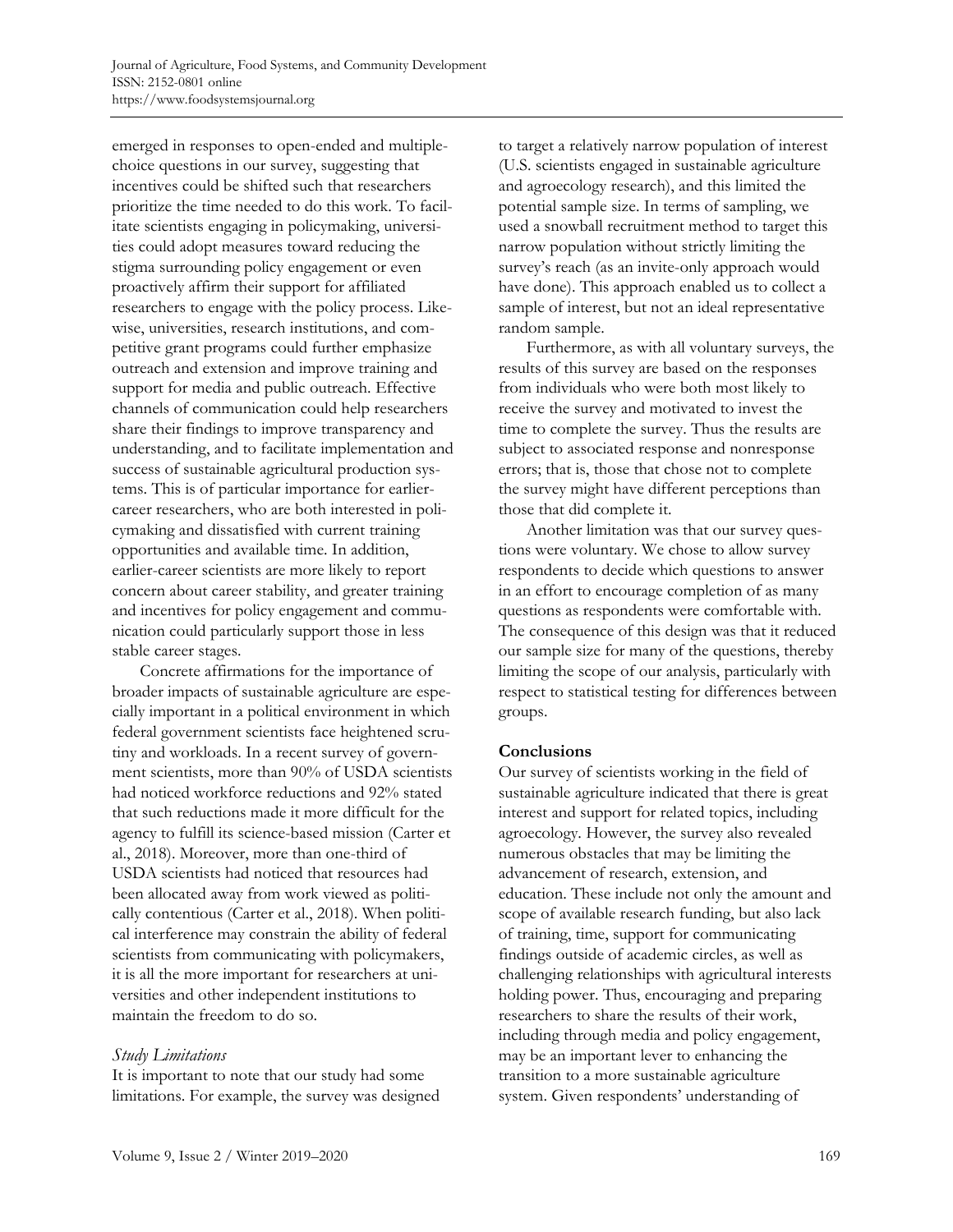agroecology as a transdisciplinary practice that encompasses both biophysical and social sciences, stronger support for agroecology research could enable researchers and other stakeholders to address real-world problems related to human well-being and persistent inequities in the food system.

### **Acknowledgments**

For their thoughtful reviews and feedback during the development of the survey, the authors would like to thank four anonymous reviewers. We would also like to thank three anonymous JAFSCD reviewers for their helpful suggestions that substantially improved this article.

# **References**

- Altieri, M. A., Nicholls, C. I., Henao, A., & Lana, M. A. (2015). Agroecology and the design of climate change-resilient farming systems. *Agronomy for Sustainable Development*, *35*, 869–890. https://doi.org/10.1007/s13593-015-0285-2
- American Society of Agronomy [ASA], Crop Science Society of America [CSSA], & Soil Science Society of America [ASSA]. (2016). *The food-energy-water nexus in agronomy, crop and soil sciences*. Madison, WI: Authors. Retrieved from https://www.crops.org/files/science-policy/letters/2016-02-04-infews-summary.pdf
- Association of Public and Land-grant Universities. (2017). *The challenge of change: Harnessing university discovery, engagement, and learning to achieve food and nutrition security*. Washington, D.C.: Author. Retrieved from [https://www.aplu.org/members/councils/presidents/presidentsdocuments/6-2017/challenge-of-change](https://www.aplu.org/members/councils/presidents/presidentsdocuments/6-2017/challenge-of-change-material.pdf)material.pdf
- Basche, A. D., Roesch-McNally, G. E., Pease, L. A., Eidson, C. D., Lahdou, G. B., Dunbar, M. W., … Wilke, A. K. (2014). Challenges and opportunities in transdisciplinary science: The experience of next generation scientists in an agriculture and climate research collaboration. *Journal of Soil and Water Conservation*, *69*(6), 176A–179A. https://doi.org/10.2489/jswc.69.6.176A
- Cacho, M. M. y. T. G., Giraldo, O. F., Aldasoro, M., Morales, H., Ferguson, B. G., Rosset, P., …& Campos, C. (2018). Bringing agroecology to scale: Key drivers and emblematic cases. *Agroecology and Sustainable Food Systems*, *42*(6), 637– 665. https://doi.org/10.1080/21683565.2018.1443313
- Carter, J., Goldman, G., & Johnson, C. (2018). *Science under President Trump: Voices of scientists across 16 federal agencies*. Cambridge, MA: Union of Concerned Scientists. Retrieved from https://www.ucsusa.org/sites/default/files/attach/2018/08/science-under-trump-report.pdf
- Chiles, R. M., Glenna, L., Sharma, A., Catchmark, J., Azzara, C. D., & Maretzki, A. (2018). Agri-food firms, universities, and corporate social responsibility: What's in the public interest? *Renewable Agriculture and Food System***s**. Advance online publication. https://doi.org/10.1017/S1742170518000376
- DeLonge, M., & Basche, A. (2017). Leveraging agroecology for solutions in food, energy, and water. *Elementa, Science of the Anthropocene*, *5*, 6. https://doi.org/10.1525/elementa.211
- DeLonge, M. S., Miles, A., & Carlisle, L. (2016). Investing in the transition to sustainable agriculture. *Environmental Science & Policy*, *55*(Part 1), 266–273. https://doi.org/10.1016/j.envsci.2015.09.013
- Duru, M., Therond, O., & Fares, M. (2015). Designing agroecological transitions: A review. *Agronomy for Sustainable Development, 35*, 1237–1257. https://doi.org/10.1007/s13593-015-0318-x
- Foley, J. A., Ramankutty, N., Brauman, K. A., Cassidy, E. S., Gerber, J. S., Johnston, M., … & Zaks, D. P. M. (2011). Solutions for a cultivated planet. *Nature*, *478*, 337–342. https://doi.org/10.1038/nature10452
- Food and Agriculture Organization of the United Nations [FAO]. (2018). *Agroecology can help change the world's food production for the better: Calls for transformative change at 2nd International Agroecology Symposium in Rome.* Rome: Author. Retrieved from http://www.fao.org/news/story/en/item/1113475/icode/
- Food & Water Watch. (2012). *Public research, private gain: Corporate influence over university agriculture.* Washington, D.C.: Author. Retrieved from https://www.foodandwaterwatch.org/insight/public-research-private-gain
- Frison, E. (2016). From uniformity to diversity: A paradigm shift from industrial agriculture to diversified agroecological systems*. Indian Journal of Plant Genetic Resources, 29*(3), 237–240. https://doi.org/10.5958/0976-1926.2016.00033.4
- Glenna, L. L., Lacy, W. B., Welsh, R., & Biscotti, D. (2007). University administrators, agricultural biotechnology, and academic capitalism: Defining the public good to promote university-industry relationships. *The Sociological Quarterly, 48*(1), 141–163. https://doi.org/10.1111/j.1533-8525.2007.00074.x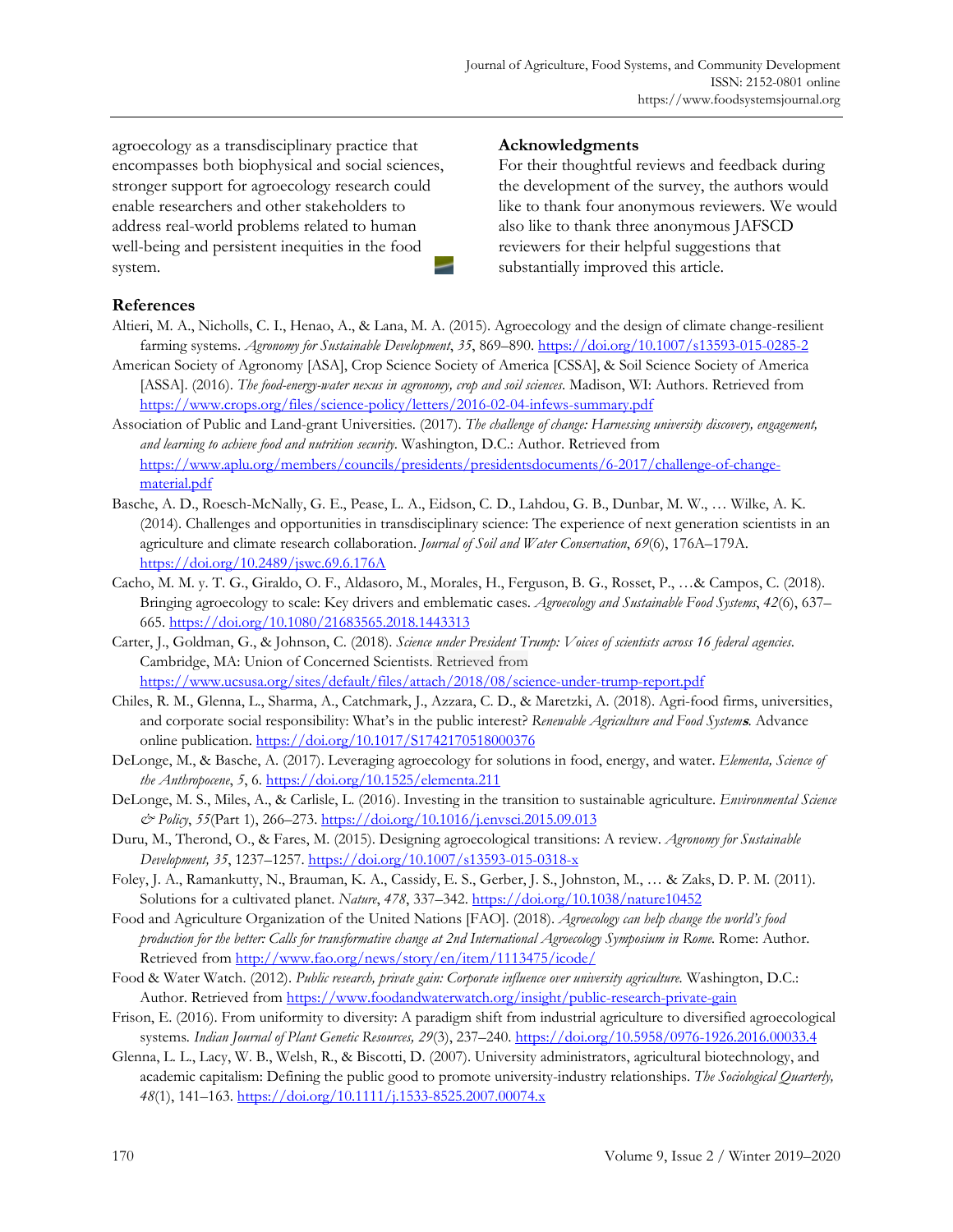- Gliessman, S. (2016). Transforming food systems with agroecology. *Agroecology and Sustainable Food Systems, 40*(3), 187– 189. https://doi.org/10.1080/21683565.2015.1130765
- Gonzalez, R. A., Thomas, J., & Chang, M. (2018). Translating agroecology into policy: The case of France and the United Kingdom. *Sustainability, 10*(8), 2930. https://doi.org/10.3390/su10082930
- Guest, G., MacQueen, K. M., & Namey, E. E. (2011). *Applied thematic analysis*. Thousand Oaks, CA: Sage.
- Heckathorn, D. D. (2011). Comment: Snowball versus respondent-driven sampling. *Sociological Methodology, 41*(1), 355– 366. https://doi.org/10.1111/j.1467-9531.2011.01244.x
- High Level Panel of Experts on Food Security and Nutrition [HLPE]. (2019). *Agroecological and other innovative approaches for sustainable agriculture and food systems that enhance food security and nutrition* (HLPE Report 14)*.* Rome: FAO, Committee on World Food Security. Retrieved from http://www.fao.org/agroecology/database/detail/en/c/1242141/
- Hunt, N. D., Hill, J. D., & Liebman, M. (2017). Reducing freshwater toxicity while maintaining weed control, profits, and productivity: Effects of increased crop rotation diversity and reduced herbicide usage. *Environmental Science & Technology, 51*(3), 1707–1717. https://doi.org/10.1021/acs.est.6b04086
- Hunter, M. C., Smith, R. G., Schipanski, M. E., Atwood, L. W., & Mortensen, D. A. (2017). Agriculture in 2050: Recalibrating targets for sustainable intensification. *BioScience, 67*(4), 386–391. https://doi.org/10.1093/biosci/bix010
- Isbell, F., Adler, P. R., Eisenhauer, N., Fornara, D., Kimmel, K., Kremen, C., … & Scherer-Lorenzen, M. (2017). Benefits of increasing plant diversity in sustainable agroecosystems. *Journal of Ecology, 105*(4), 871–879. https://doi.org/10.1111/1365-2745.12789
- Miles, A., DeLonge, M. S., & Carlisle, L. (2017). Triggering a positive research and policy feedback cycle to support a transition to agroecology and sustainable food systems. *Agroecology and Sustainable Food Systems, 41*(7), 855–879. https://doi.org/10.1080/21683565.2017.1331179
- Montenegro de Wit, M., & Iles, A. (2016). Toward thick legitimacy: Creating a web of legitimacy for agroecology. *Elementa: Science of the Anthropocene, 4,* 000115. https://doi.org/10.12952/journal.elementa.000115
- National Academies of Sciences, Engineering, and Medicine. (2019). *Science breakthroughs to advance food and agricultural research by 2030*. Washington, D.C.: National Academies Press. https://doi.org/10.17226/25059
- National Agricultural Research, Extension, and Teaching Policy Act (NARETPA). (1977). Pub L. No. 95–1137, Ti. XIV Subti. A§ 1404(17). Retrieved from https://nifa.usda.gov/sites/default/files/resource/nar77.pdf
- Nelson, G., Bogard, J., Lividini, K., Arsenault, J., Riley, M., Sulser, T. B., … & Rosegrant, M. (2018). Income growth and climate change effects on global nutrition security to mid-century. *Nature Sustainability, 1*, 773–781. https://doi.org/10.1038/s41893-018-0192-z
- Pardey, P. G., Chan-Kang, C., Beddow, J. M., & Dehmer, S. P. (2015). Long-run and global R&D funding trajectories: The U.S. Farm Bill in a changing context. *American Journal of Agricultural Economics, 97*(5), 1312–1323. https://doi.org/10.1093/ajae/aav035
- Pimbert, M. P., & Moeller, N. I. (2018). Absent agroecology aid: On UK agricultural development assistance since 2010. *Sustainability, 10*(2), 505. https://doi.org/10.3390/su10020505
- Ponisio, L. C., M'Gonigle, L. K., Mace, K. C., Palomino, J., de Valpine, P., & Kremen, C. (2014). Diversification practices reduce organic to conventional yield gap. *Proceedings of the Royal Society B: Biological Sciences, 282*(1799), 20141396. https://doi.org/10.1098/rspb.2014.1396
- R Core Team. (2014). *R: A language and environment for statistical computing*. Vienna: R Foundation for Statistical Computing. http://www.R-project.org/
- Schonbeck, M., Jerkins, D., & Ory, J. (2016). *Taking stock: Analyzing and reporting organic research investments, 2002–2014*. Santa Cruz, CA: Organic Farming Research Association. Retrieved from https://ofrf.org/wp-content/uploads/2019/11/WholeTakingStockReport\_V3.pdf
- Schulte, L. A., Niemi, J., Helmers, M. J., Liebman, M., Arbuckle, J. G., James, D. E … & Witte, C. (2017). Prairie strips improve biodiversity and the delivery of multiple ecosystem services from corn–soybean croplands. *Proceedings of the National Academy of Sciences, 114*(42), 11247–11252. https://doi.org/10.1073/pnas.1620229114
- SurveyMonkey. (2018). San Mateo, CA: SVMK Inc. https://www.surveymonkey.com/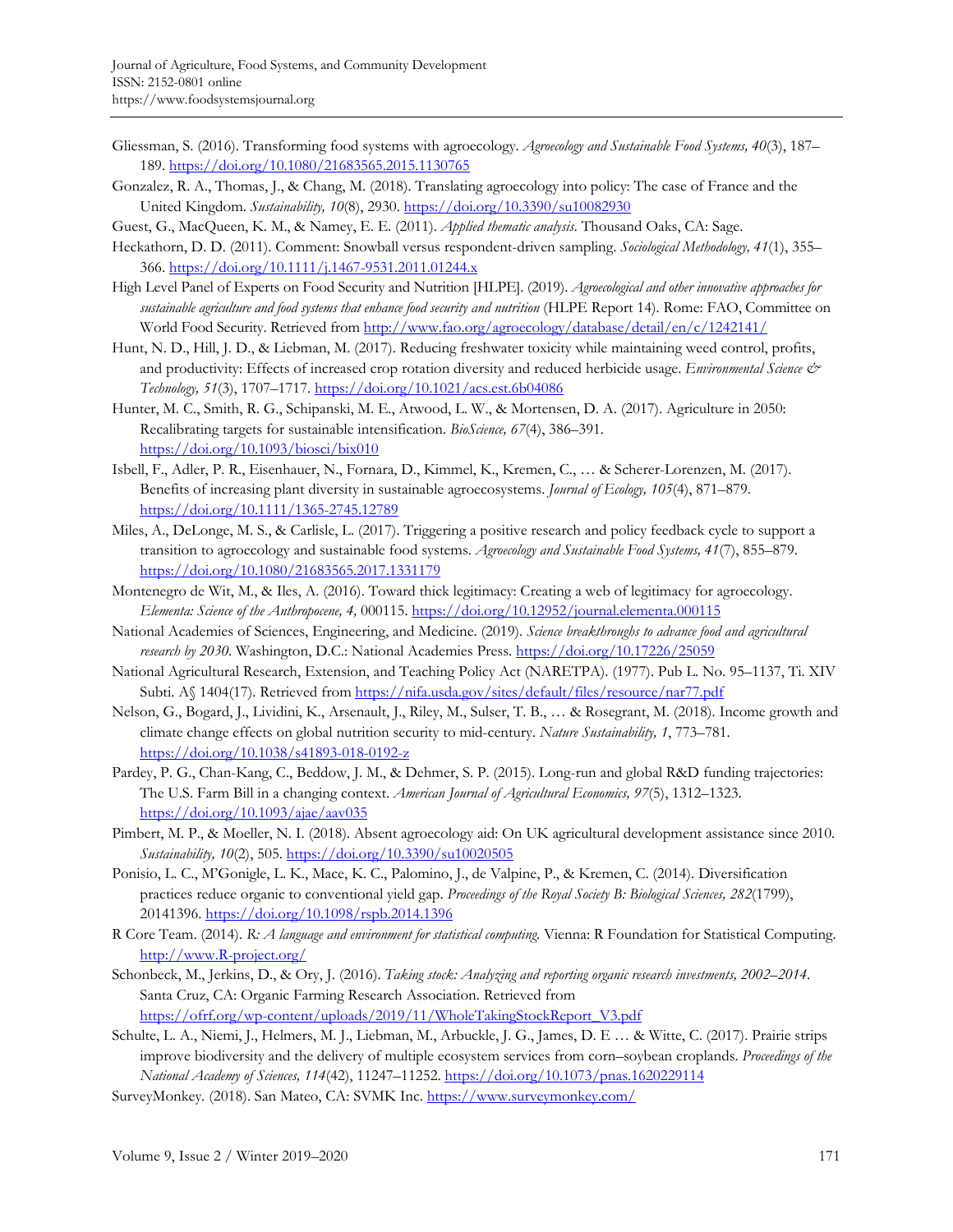- Union of Concerned Scientists [UCS]. (2016). Scientists call for public investment in agroecological research. Cambridge, [MA: Author. Retrieved from https://www.ucsusa.org/our-work/food-agriculture/solutions/advance-sustainable](https://www.ucsusa.org/our-work/food-agriculture/solutions/advance-sustainable-agriculture/scientists-call-public-investment-agroecology)agriculture/scientists-call-public-investment-agroecology
- U.S. Department of Agriculture [USDA] National Institute of Food and Agriculture [NIFA]. (2018). *NIFA listens: Investing in science to transform lives. What we heard in 2017*. Washington, D.C.: USDA NIFA. Retrieved from https://nifa.usda.gov/nifalistens2017
- USDA Office of Inspector General [USDA OIG]. (2018). *Survey of USDA scientists regarding scientific integrity: Methodology, analysis, and results* (Product No. 16-010-01). Washington, D.C.: Author. https://www.usda.gov/oig/webdocs/16-010-01.pdf
- U.S. Global Change Research Program. (2018). *Fourth national climate assessment. Volume II: Impacts, risks, and adaptation in the United States.* Washington, D.C.: Author. https://nca2018.globalchange.gov
- Welsh, R., Glenna, L. L., Lacy, W. B., & Biscotti, D. (2008). Close enough but not too far: Assessing the effects of university-industry research relationships and the rise of academic capitalism. *Research Policy, 37*(10), 1854–1864. https://doi.org/10.1016/j.respol.2008.07.010
- Wezel, A., Bellon, S., Doré, T., Francis, C., Vallod, D., & David, C. (2009). Agroecology as a science, a movement and a practice. A review. *Agronomy for Sustainable Development, 29*(4), 503–515. https://doi.org/10.1051/agro/2009004
- Womach, J. (2005). *Agriculture: A glossary of terms, programs, and laws, 2005 edition.* Washington, D.C.: Library of Congress, Congressional Research Service. Retrieved from https://www.everycrsreport.com/reports/97-905.html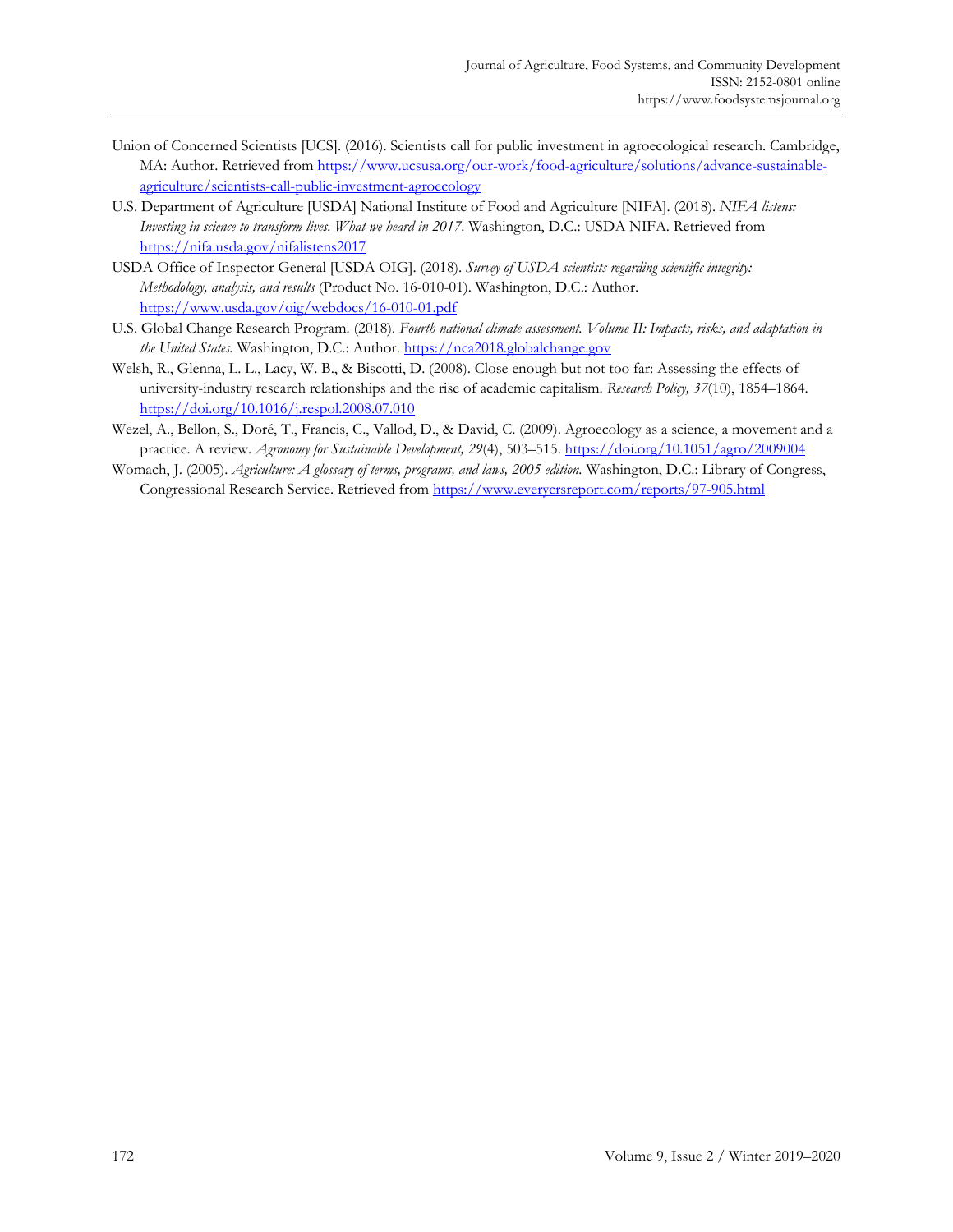# **Appendix. Original Survey Circulated Among Agroecology Experts**

Thank you for participating in our anonymous survey! The survey will take about 15–20 minutes to complete. Please answer all questions as honestly and completely as possible. Answers will be kept completely anonymous and confidential.

This survey is intended for researchers or other professionals with an advanced degree (Master's or Ph.D.) and with academic or professional experience that is relevant to sustainable agricultural systems.

The goal of this survey is to collect information from researchers on their experiences securing funding and conducting research broadly related to a more sustainable agricultural system. The survey contains three sets of questions, related to:

1) securing funding for this type of work

2) researchers' satisfaction with different aspects of sustainable agriculture research and outreach; and

3) institutional challenges to sustainable agriculture research and outreach

If you have questions about the survey or its use, please contact Tali Robbins at trobbins@ucsusa.org.

1. How do you define sustainable agriculture? Your answer may be brief -- a few sentences, phrases, or less. We will use your definition to better understand how definitions of sustainable agriculture vary and to provide greater context for your responses in the following sections. \_

 \_\_\_\_\_\_\_\_\_\_\_\_\_\_\_\_\_\_\_\_\_\_\_\_\_\_\_\_\_\_\_\_\_\_\_\_\_\_\_\_\_\_\_\_\_\_\_\_\_\_\_\_\_\_\_\_\_\_\_\_\_\_\_\_\_\_\_\_\_\_\_\_\_\_\_\_\_\_\_\_\_\_\_\_\_\_\_ \_\_\_\_\_\_\_\_\_\_\_\_\_\_\_\_\_\_\_\_\_\_\_\_\_\_\_\_\_\_\_\_\_\_\_\_\_\_\_\_\_\_\_\_\_\_\_\_\_\_\_\_\_\_\_\_\_\_\_\_\_\_\_\_\_\_\_\_\_\_\_\_\_\_\_\_\_\_\_\_\_\_\_\_\_\_\_ \_\_\_\_\_\_\_\_\_\_\_\_\_\_\_\_\_\_\_\_\_\_\_\_\_\_\_\_\_\_\_\_\_\_\_\_\_\_\_\_\_\_\_\_\_\_\_\_\_\_\_\_\_\_\_\_\_\_\_\_\_\_\_\_\_\_\_\_\_\_\_\_\_\_\_\_\_\_\_\_\_\_\_\_\_\_\_

# PART 1 OF 3: FUNDING

Questions are not mandatory, so if a question does not apply to your experience, please feel free to leave it blank. Answers will be saved after the completion of each section.

- 2. In your current position, on average, how many sustainable agriculture research funding proposals do you write per year? If you have been in your position for more than five years, please just focus on the previous five years.
	- o 1-3
	- o 4-7
	- o 8-10
	- $0 > 10$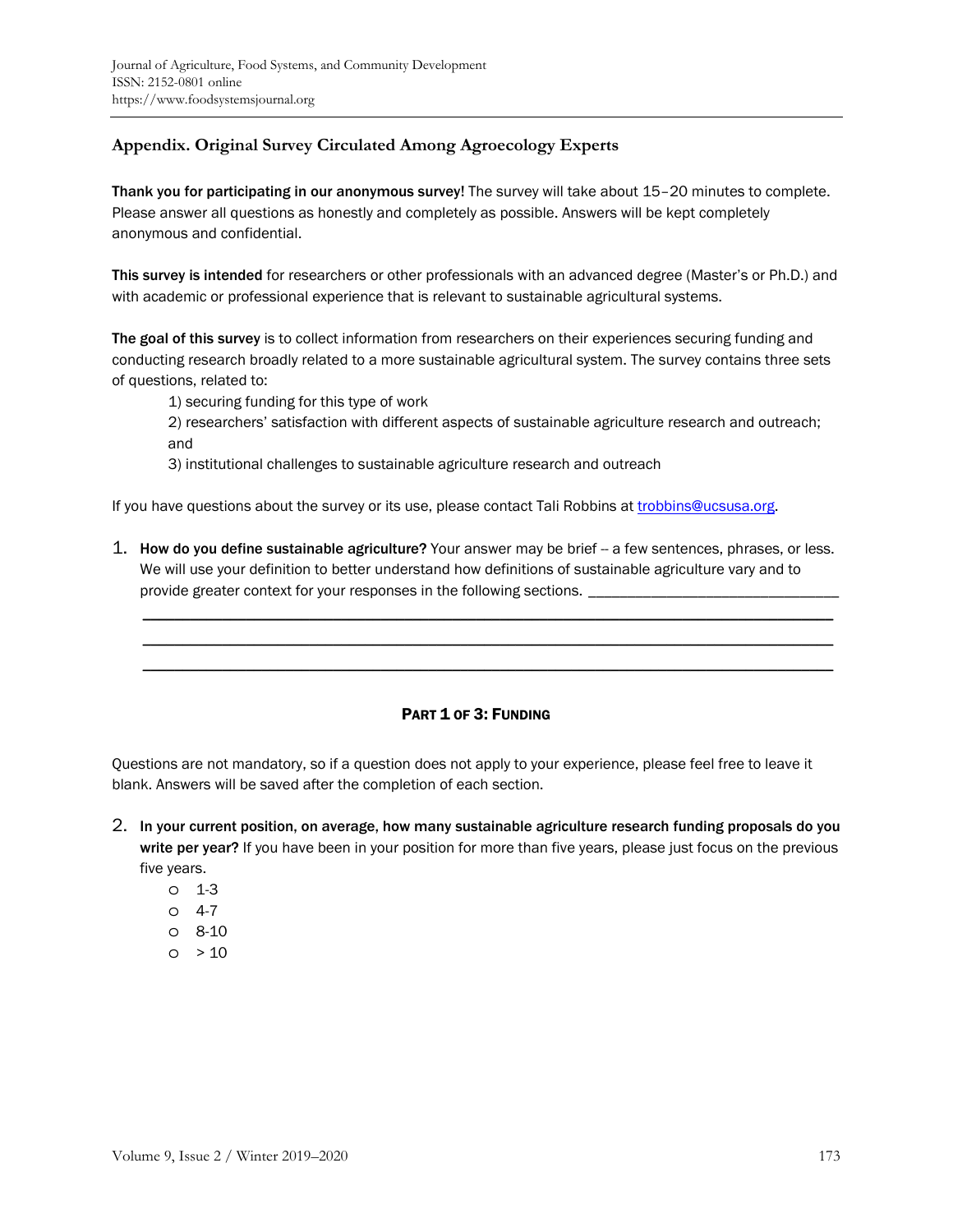- 3. In your current position, please estimate what percentage of your working time is spent writing research proposals for sustainable agriculture. If you have been in your position for more than five years, please focus just on the previous five years.
	- $\circ$  < 10%
	- o 10-25%
	- o 25-50%
	- o 50-75%
	- $O > 75%$
- 4. For each agency listed below, please indicate whether you have submitted at least one research proposal related to sustainable agriculture (relevant to your current position, as either Principal or Co-Investigator) and whether it was fully funded, partially funded, and/or did not receive funding, within the last five years.

|                                                 | Principal Investigator |                     | Co-Principal Investigator |                 |                     |                          |
|-------------------------------------------------|------------------------|---------------------|---------------------------|-----------------|---------------------|--------------------------|
|                                                 | Fully<br>funded        | Partially<br>funded | Submitted,<br>Not funded  | Fully<br>funded | Partially<br>funded | Submitted,<br>Not funded |
| <b>National Science</b><br>Foundation           |                        |                     |                           |                 |                     |                          |
| U.S. Department of<br>Agriculture - SARE        |                        |                     |                           |                 |                     |                          |
| <b>USDA - AFRI</b>                              |                        |                     |                           |                 |                     |                          |
| USDA - other                                    |                        |                     |                           |                 |                     |                          |
| <b>U.S. Environmental</b><br>Protection Agency  |                        |                     |                           |                 |                     |                          |
| U.S. Department of<br>Energy                    |                        |                     |                           |                 |                     |                          |
| Industry - private<br>companies                 |                        |                     |                           |                 |                     |                          |
| Industry - commodity<br>organizations           |                        |                     |                           |                 |                     |                          |
| Foundations                                     |                        |                     |                           |                 |                     |                          |
| Non-profits                                     |                        |                     |                           |                 |                     |                          |
| State Department of<br>Agriculture              |                        |                     |                           |                 |                     |                          |
| State Department of<br><b>Natural Resources</b> |                        |                     |                           |                 |                     |                          |
| Other (please specify).                         |                        |                     |                           |                 |                     |                          |

- 5. Are there any funding programs that you have applied to in the past but have abandoned due to the low funding rates or apparent research direction of the funding program?
	- o Yes
	- o Unsure
	- o No

If applicable, please add examples.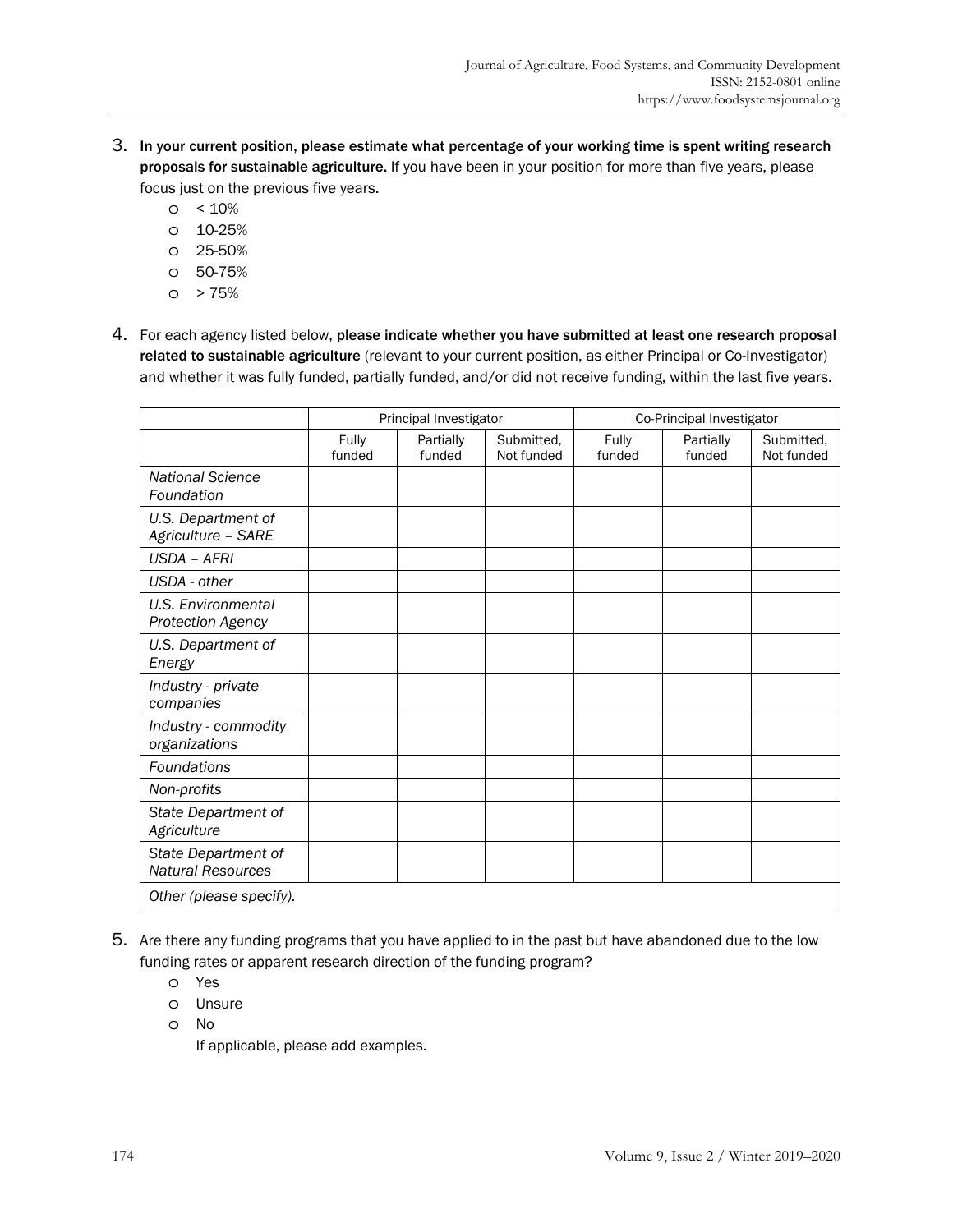- 6. Over the course of your career, acquiring funding for sustainable agriculture research has become:
	- o Much easier
	- o Easier
	- o About the same
	- o Harder
	- o Much harder
- 7. Regarding USDA research grants, how important is it for Requests for Applications (RFAs) to explicitly reference the following topics related to the broader field of sustainable agriculture? Please consider both existing and potential future RFAs.

|                                                     | $1 - not$<br>important | 2- slightly<br>important | 3-fairly<br>important | 4- important | 5- very<br>important |
|-----------------------------------------------------|------------------------|--------------------------|-----------------------|--------------|----------------------|
| Agroecology                                         |                        |                          |                       |              |                      |
| Agroforestry                                        |                        |                          |                       |              |                      |
| Broader public impacts (i.e.<br>ecosystem services) |                        |                          |                       |              |                      |
| Crop rotations                                      |                        |                          |                       |              |                      |
| Economics                                           |                        |                          |                       |              |                      |
| Human dimensions/<br>decisionmaking                 |                        |                          |                       |              |                      |
| Improved grazing systems                            |                        |                          |                       |              |                      |
| Integrated pest management                          |                        |                          |                       |              |                      |
| Interdisciplinary                                   |                        |                          |                       |              |                      |
| Organic production systems                          |                        |                          |                       |              |                      |
| Perennial crops                                     |                        |                          |                       |              |                      |
| Pollinator health                                   |                        |                          |                       |              |                      |
| Racial equity                                       |                        |                          |                       |              |                      |
| Social justice                                      |                        |                          |                       |              |                      |
| Other (please specify).                             |                        |                          |                       |              |                      |

8. Aside from changing Request for Applications (RFA) language, how important are the following changes to USDA research grant programs to better support sustainable agriculture research?

|                                                 | $1 - not$<br>important | 2- slightly<br>important | 3-fairly<br>important | important | 5- very<br>important |
|-------------------------------------------------|------------------------|--------------------------|-----------------------|-----------|----------------------|
| Increasing the duration of<br>research grants   |                        |                          |                       |           |                      |
| Increasing maximum<br>funding amounts per grant |                        |                          |                       |           |                      |
| Other (please specify)                          |                        |                          |                       |           |                      |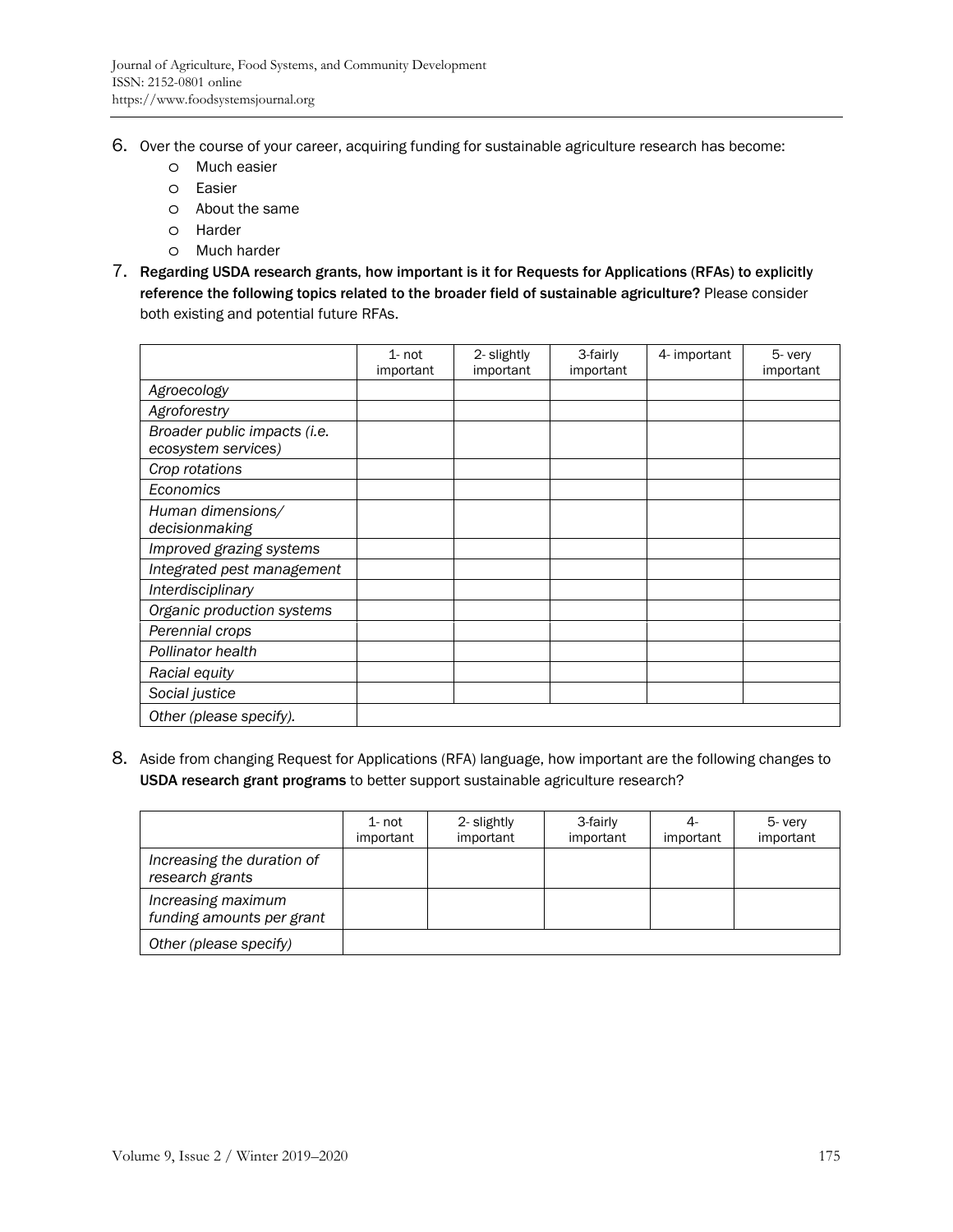# 9. Regarding non-USDA research grants, how important is it for Requests for Applications (RFAs) to explicitly reference the following topics related to the broader field of sustainable agriculture?

|                                                     | $1 - not$<br>important | 2- slightly<br>important | 3-fairly<br>important | 4-<br>important | 5- very<br>important |
|-----------------------------------------------------|------------------------|--------------------------|-----------------------|-----------------|----------------------|
| Agroecology                                         |                        |                          |                       |                 |                      |
| Agroforestry                                        |                        |                          |                       |                 |                      |
| Broader public impacts (i.e.<br>ecosystem services) |                        |                          |                       |                 |                      |
| Crop rotations                                      |                        |                          |                       |                 |                      |
| Economics                                           |                        |                          |                       |                 |                      |
| Human dimensions/<br>decisionmaking                 |                        |                          |                       |                 |                      |
| Improved grazing systems                            |                        |                          |                       |                 |                      |
| Integrated pest management                          |                        |                          |                       |                 |                      |
| Interdisciplinary                                   |                        |                          |                       |                 |                      |
| Organic production systems                          |                        |                          |                       |                 |                      |
| Perennial crops                                     |                        |                          |                       |                 |                      |
| Pollinator health                                   |                        |                          |                       |                 |                      |
| Racial equity                                       |                        |                          |                       |                 |                      |
| Social justice                                      |                        |                          |                       |                 |                      |
| Other (please specify)                              |                        |                          |                       |                 |                      |

### 10. Aside from changing Request for Application (RFA) language, how important are the following changes to non-USDA research grants?

|                                                | 1- not<br>important | 2- slightly<br>important | 3-fairly<br>important | 4-important | 5- very<br>important |
|------------------------------------------------|---------------------|--------------------------|-----------------------|-------------|----------------------|
| Increasing the duration of<br>research grants  |                     |                          |                       |             |                      |
| Increasing maximum<br>funding amount per grant |                     |                          |                       |             |                      |
| Other (please specify)                         |                     |                          |                       |             |                      |

# PART 2 OF 3: RESEARCH & OUTREACH

Questions are not mandatory, so if a question does not apply to your experience, please feel free to leave it blank. Answers will be saved after the completion of each section.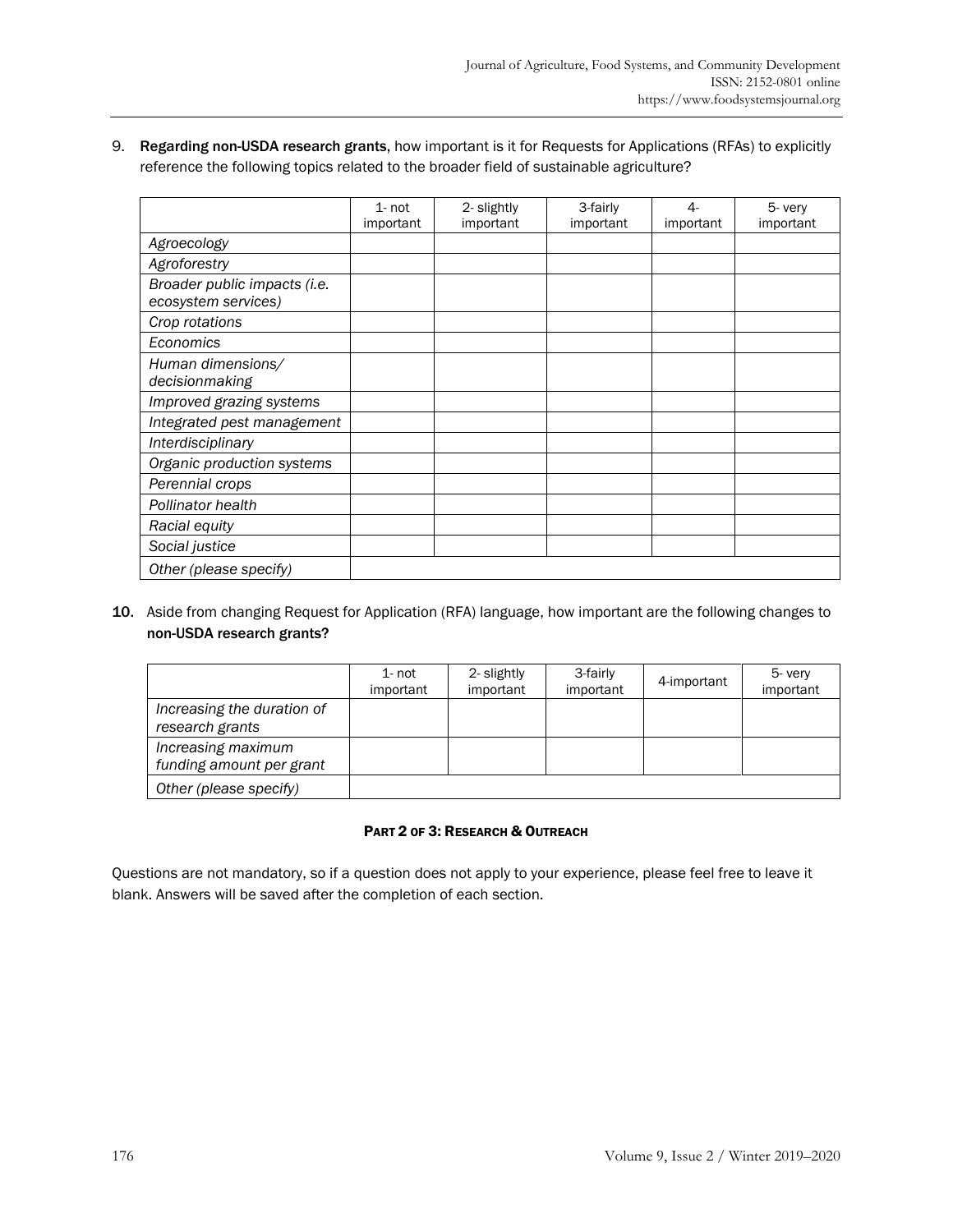11. In your overall research experience working on sustainable agriculture research, please rate your level of satisfaction with each of the following areas:

|                                                                                | 1-very<br>dissatisfied | $2 -$<br>dissatisfied | 3-neither<br>satisfied nor<br>dissatisfied | 4-satisfied | 5- very<br>satisfied |
|--------------------------------------------------------------------------------|------------------------|-----------------------|--------------------------------------------|-------------|----------------------|
| Support from your<br>institution                                               |                        |                       |                                            |             |                      |
| Support from colleagues at<br>your institution                                 |                        |                       |                                            |             |                      |
| Interest from your<br>disciplinary research<br>community                       |                        |                       |                                            |             |                      |
| Interest from students<br>and/or others seeking<br>mentorship                  |                        |                       |                                            |             |                      |
| Positive relationships with<br>local producers                                 |                        |                       |                                            |             |                      |
| Positive relationships with<br>local/regional community<br>members             |                        |                       |                                            |             |                      |
| Level of interdisciplinary<br>research you are able to do                      |                        |                       |                                            |             |                      |
| The amount of on-farm<br>(participatory farmer)<br>research you are able to do |                        |                       |                                            |             |                      |
| Opportunities for<br>community-based<br>research-stakeholder<br>engagement     |                        |                       |                                            |             |                      |
| Opportunities for media<br>attention or public<br>communication                |                        |                       |                                            |             |                      |
| Opportunities to engage<br>with policymakers                                   |                        |                       |                                            |             |                      |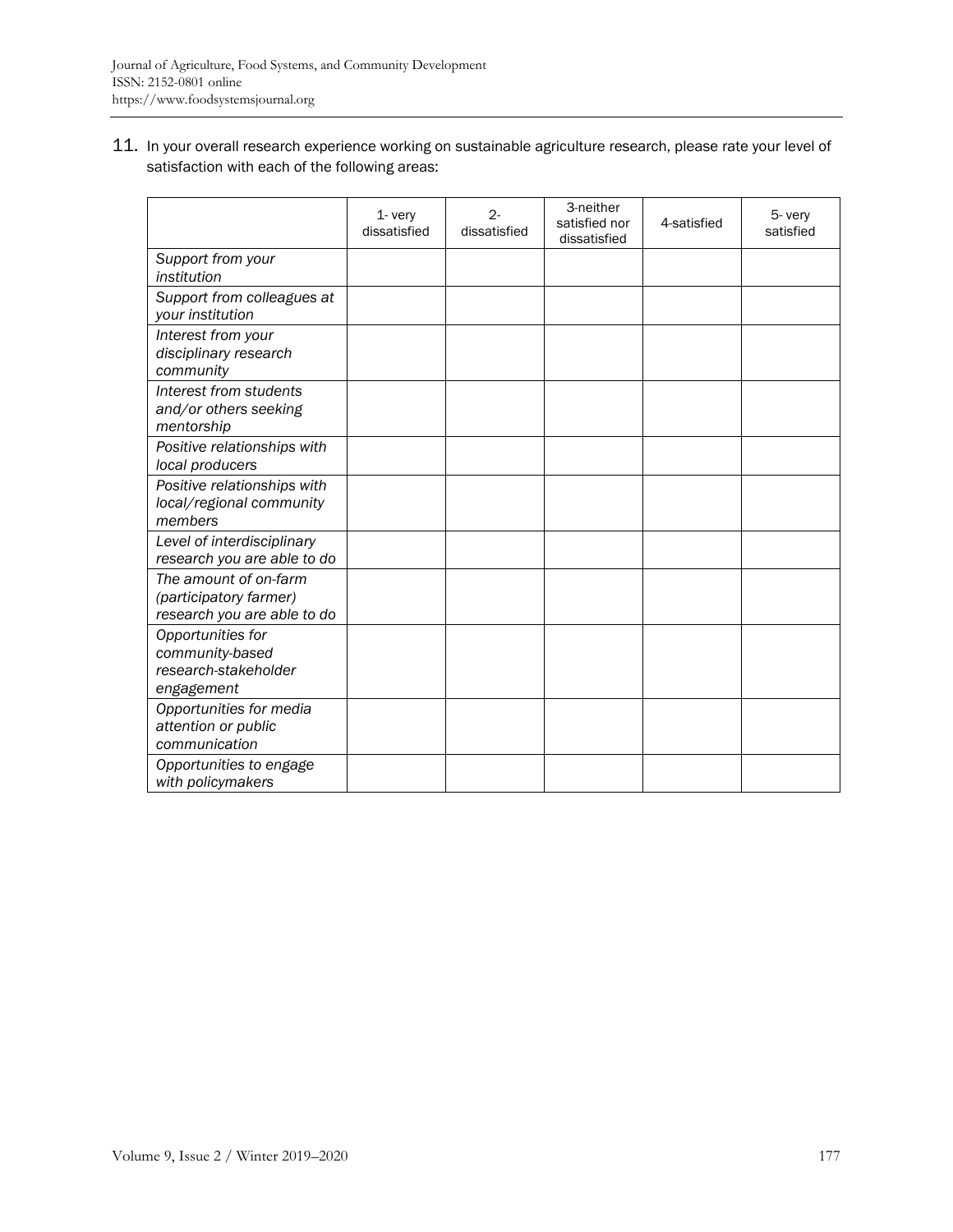| 12. Regarding your experience with interdisciplinary research, please rate your satisfaction with the following |
|-----------------------------------------------------------------------------------------------------------------|
| elements of your work and the work of your institution:                                                         |

|                                                                                                                         | 1- very<br>dissatisfied | $2 -$<br>dissatisfied | 3-neither satisfied<br>nor dissatisfied | 4-<br>satisfied | 5- very<br>satisfied |
|-------------------------------------------------------------------------------------------------------------------------|-------------------------|-----------------------|-----------------------------------------|-----------------|----------------------|
| Number of colleagues willing<br>to participate                                                                          |                         |                       |                                         |                 |                      |
| Number of students willing to<br>participate                                                                            |                         |                       |                                         |                 |                      |
| Support from your institution                                                                                           |                         |                       |                                         |                 |                      |
| Institutional commitment to<br>hiring interdisciplinary<br>scientists                                                   |                         |                       |                                         |                 |                      |
| Amount of funding available                                                                                             |                         |                       |                                         |                 |                      |
| Ease of managing funds<br>between collaborators                                                                         |                         |                       |                                         |                 |                      |
| Amount of time investment<br>required to win grants for this<br>type of research, as compared<br>to your other research |                         |                       |                                         |                 |                      |
| Amount of time you have for<br>this type of research                                                                    |                         |                       |                                         |                 |                      |
| The amount of training you<br>have for this type of research                                                            |                         |                       |                                         |                 |                      |
| Institutional rewards/<br>promotion/recognition for this<br>type of research                                            |                         |                       |                                         |                 |                      |

- 13. Please add any comments regarding the amount of interdisciplinary research that you conduct.
- 14. Please add any comments regarding your satisfaction with your institution's commitment to interdisciplinary research.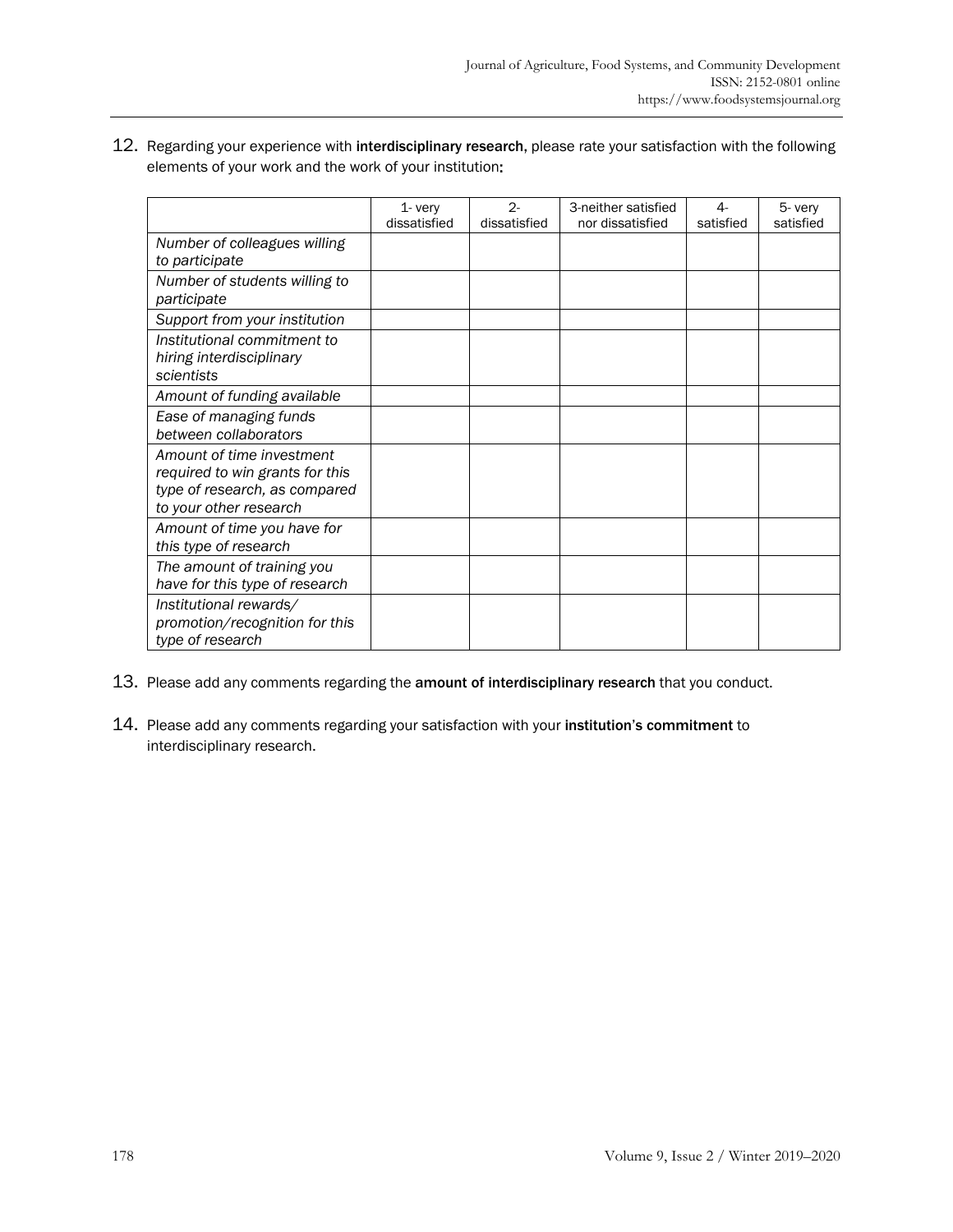15. Regarding your experience with on-farm or farmer-participatory research, please rate your level of satisfaction with the following elements of your work and the work of your institution:

|                                                                              | $1 - \text{very}$<br>dissatisfied | $2 -$<br>dissatisfied | 3-neither<br>satisfied nor<br>dissatisfied | 4-satisfied | 5- very<br>satisfied |
|------------------------------------------------------------------------------|-----------------------------------|-----------------------|--------------------------------------------|-------------|----------------------|
| The number of colleagues<br>willing to participate                           |                                   |                       |                                            |             |                      |
| The number of students willing<br>to participate                             |                                   |                       |                                            |             |                      |
| Support from your institution                                                |                                   |                       |                                            |             |                      |
| The amount of funding<br>available                                           |                                   |                       |                                            |             |                      |
| Ease of managing funds<br>between collaborators                              |                                   |                       |                                            |             |                      |
| The amount of time to write<br>grants for this type of research              |                                   |                       |                                            |             |                      |
| The amount of time you have<br>for this type of research                     |                                   |                       |                                            |             |                      |
| The amount of training you<br>have for this type of research                 |                                   |                       |                                            |             |                      |
| Institutional rewards/<br>promotion/recognition for this<br>type of research |                                   |                       |                                            |             |                      |

- 16. Please add any additional comments regarding your satisfaction with your experience with on-farm or farmer-participatory research.
- 17. Regarding your experience with community-based research (i.e., research topics developed with stakeholders in the community), please rate your level of satisfaction with:

|                                                                           | $1 - \text{very}$<br>dissatisfied | 2-<br>dissatisfied | 3-neither<br>satisfied nor<br>dissatisfied | satisfied | 5- very<br>satisfied |
|---------------------------------------------------------------------------|-----------------------------------|--------------------|--------------------------------------------|-----------|----------------------|
| The number of colleagues willing to<br>participate                        |                                   |                    |                                            |           |                      |
| The number of students willing to<br>participate                          |                                   |                    |                                            |           |                      |
| Support from your institution                                             |                                   |                    |                                            |           |                      |
| The amount of funding available                                           |                                   |                    |                                            |           |                      |
| Ease of managing funds between<br>collaborators                           |                                   |                    |                                            |           |                      |
| The amount of time to write grants for this<br>type of research           |                                   |                    |                                            |           |                      |
| The amount of time you have for this type<br>of research                  |                                   |                    |                                            |           |                      |
| The amount of training you have for this<br>type of research              |                                   |                    |                                            |           |                      |
| Institutional rewards/promotion/<br>recognition for this type of research |                                   |                    |                                            |           |                      |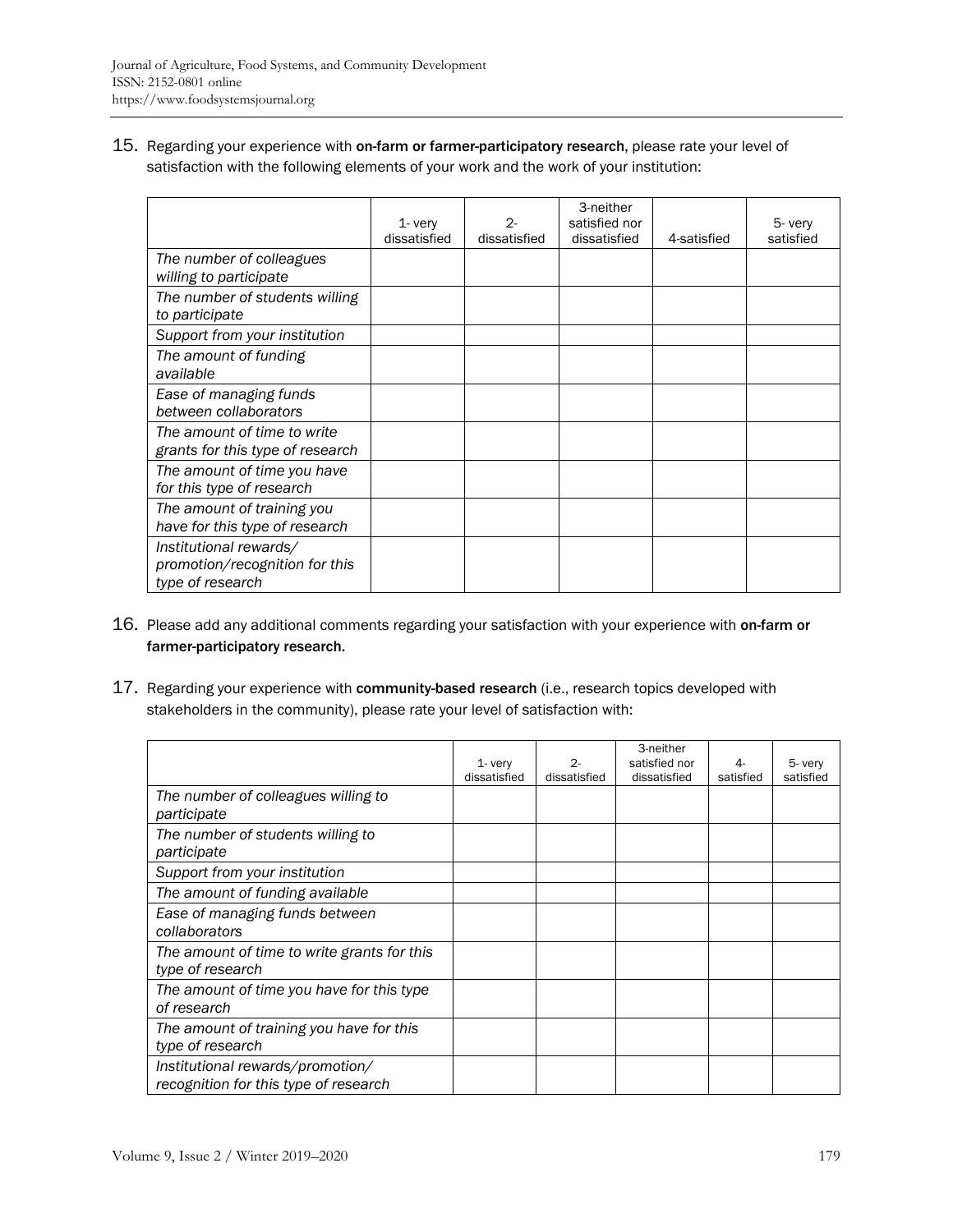- 18. Please add any additional comments regarding your level of satisfaction with your experiences with community-based research.
- 19. In your experience with media and public outreach, please rate your level of satisfaction with:

|                                                                           | $1 - \text{very}$<br>dissatisfied | $2 -$<br>dissatisfied | 3-neither<br>satisfied<br>nor<br>dissatisfied | 4-satisfied | 5- very<br>satisfied |
|---------------------------------------------------------------------------|-----------------------------------|-----------------------|-----------------------------------------------|-------------|----------------------|
| Support/encouragement from<br>colleagues                                  |                                   |                       |                                               |             |                      |
| Support from your institution                                             |                                   |                       |                                               |             |                      |
| The amount of time you have for<br>these activities                       |                                   |                       |                                               |             |                      |
| The amount of training you have for<br>these activities                   |                                   |                       |                                               |             |                      |
| Institutional rewards/promotion/<br>recognition for this type of research |                                   |                       |                                               |             |                      |
| Your research community's rewards/<br>recognition for these activities    |                                   |                       |                                               |             |                      |

- 20. Please add any additional comments regarding your level of satisfaction with media and public outreach opportunities.
- 21. Please indicate the degree to which policy engagement is a part of your job.
	- o Policy engagement is not part of your job, and should be avoided
	- o Policy engagement is not part of your job, but can be appropriate
	- o Policy engagement is not technically part of your job, but is important
	- o Policy engagement is part of your job, but you prefer avoid it
	- o Policy engagement is part of your job, and is important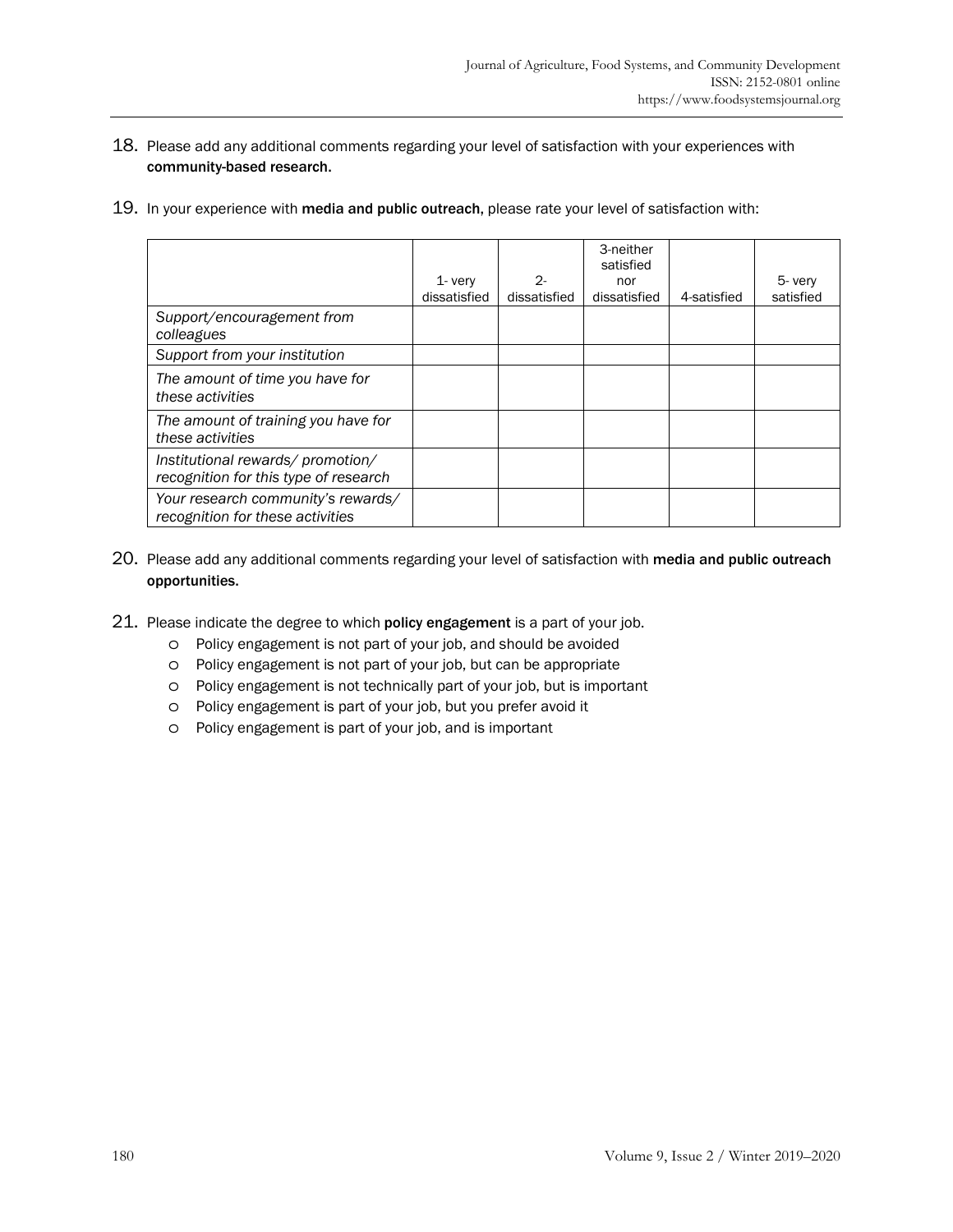22. In your experience with policy engagement on the topic of sustainable agriculture, please rate your level of satisfaction with:

|                                                                                              | $1 - \text{very}$<br>dissatisfied | 2- dissatisfied | 3-neither<br>satisfied nor<br>dissatisfied | $4-$<br>satisfied | 5- very<br>satisfied |
|----------------------------------------------------------------------------------------------|-----------------------------------|-----------------|--------------------------------------------|-------------------|----------------------|
| The number of colleagues also<br>interested in policy engagement<br>opportunities            |                                   |                 |                                            |                   |                      |
| The number of students also<br>interested in policy engagement<br>opportunities              |                                   |                 |                                            |                   |                      |
| Support/encouragement from<br>colleagues                                                     |                                   |                 |                                            |                   |                      |
| Support from your institution                                                                |                                   |                 |                                            |                   |                      |
| The amount of time you have for<br>engagement with policy<br>organizations and policy makers |                                   |                 |                                            |                   |                      |
| The amount of training you have<br>for this type of work                                     |                                   |                 |                                            |                   |                      |
| Your employer's rewards/<br>recognition for this type of work                                |                                   |                 |                                            |                   |                      |
| Your research community's<br>rewards/recognition for these<br>activities                     |                                   |                 |                                            |                   |                      |

23. Please add any additional comments you have regarding your level of satisfaction with your policy engagement experience.

### PART 3 OF 3: OBSTACLES TO RESEARCH

Questions are not mandatory, so if a question does not apply to your experience, please feel free to leave it blank. Answers will be saved after the completion of each section.

24. Please rate your level of agreement with the following statements regarding obstacles you may have faced through your sustainable agriculture research

|                                                                                                                                                           | 1-strongly<br>disagree | $2 -$<br>disagree | 3-neither<br>agree nor<br>disagree | 4-agree | 5-strongly<br>agree |
|-----------------------------------------------------------------------------------------------------------------------------------------------------------|------------------------|-------------------|------------------------------------|---------|---------------------|
| My institution discourages sustainable<br>agriculture research                                                                                            |                        |                   |                                    |         |                     |
| My colleagues discourage sustainable<br>agriculture research                                                                                              |                        |                   |                                    |         |                     |
| There is a lack of support from my broader<br>community (friends, family, or other<br>members of local community) for<br>sustainable agriculture research |                        |                   |                                    |         |                     |
| Sustainable agriculture research entails<br>challenging relationships with agricultural                                                                   |                        |                   |                                    |         |                     |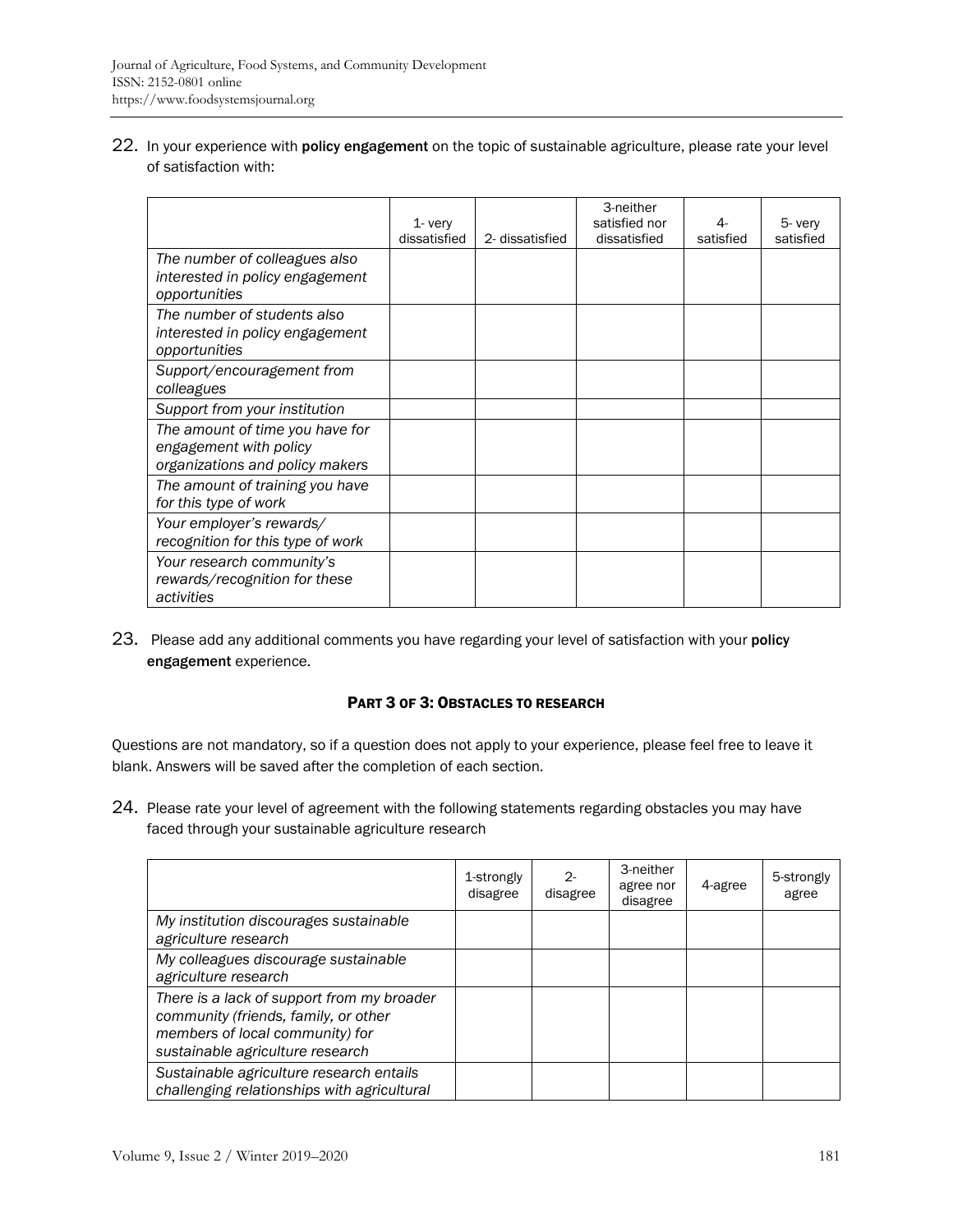| stakeholders                                                                                                                                    |  |  |  |
|-------------------------------------------------------------------------------------------------------------------------------------------------|--|--|--|
| I have experienced pressure to modify<br>research results                                                                                       |  |  |  |
| I have experienced pressure to not publicize<br>research results                                                                                |  |  |  |
| I have been discouraged from speaking<br>with the media about my research                                                                       |  |  |  |
| I have been discouraged from engaging<br>with policymakers related to my research                                                               |  |  |  |
| I have experienced pressure from<br>institutional leadership to change research<br>direction                                                    |  |  |  |
| I have experienced pressure from funders<br>to change research direction                                                                        |  |  |  |
| I have experienced challenging<br>relationships with funders of my research                                                                     |  |  |  |
| I have experience pressure from outside<br>groups to change research direction (local<br>government, businesses, farmer<br>organizations, etc.) |  |  |  |

25. Please add any additional comments you may have regarding these challenges.

26. In your opinion, how important are the following obstacles to sustainable agriculture research?

|                                                                | $1$ -not<br>important | 2- slightly<br>important | 3- moderately<br>important | 4-important | 5-very<br>important |
|----------------------------------------------------------------|-----------------------|--------------------------|----------------------------|-------------|---------------------|
| Political partisanship                                         |                       |                          |                            |             |                     |
| Entrenched financial interests                                 |                       |                          |                            |             |                     |
| Lack of research funding                                       |                       |                          |                            |             |                     |
| Lack of career stability                                       |                       |                          |                            |             |                     |
| Conflicts of interest related to<br>private sector funding     |                       |                          |                            |             |                     |
| Direction of public research<br>programs                       |                       |                          |                            |             |                     |
| Lack of public interest                                        |                       |                          |                            |             |                     |
| Lack of institutional support                                  |                       |                          |                            |             |                     |
| Lack of scalability of<br>sustainable agriculture<br>practices |                       |                          |                            |             |                     |
| Other (please specify)                                         |                       |                          |                            |             |                     |

- 27. If you could share a story with decision makers (i.e. policy makers or agency leadership) on the need for more funding for sustainable agriculture, what would you say?
- 28. Do you have any other comments regarding sustainable agriculture funding or other obstacles to sustainable agriculture research that you would like to share?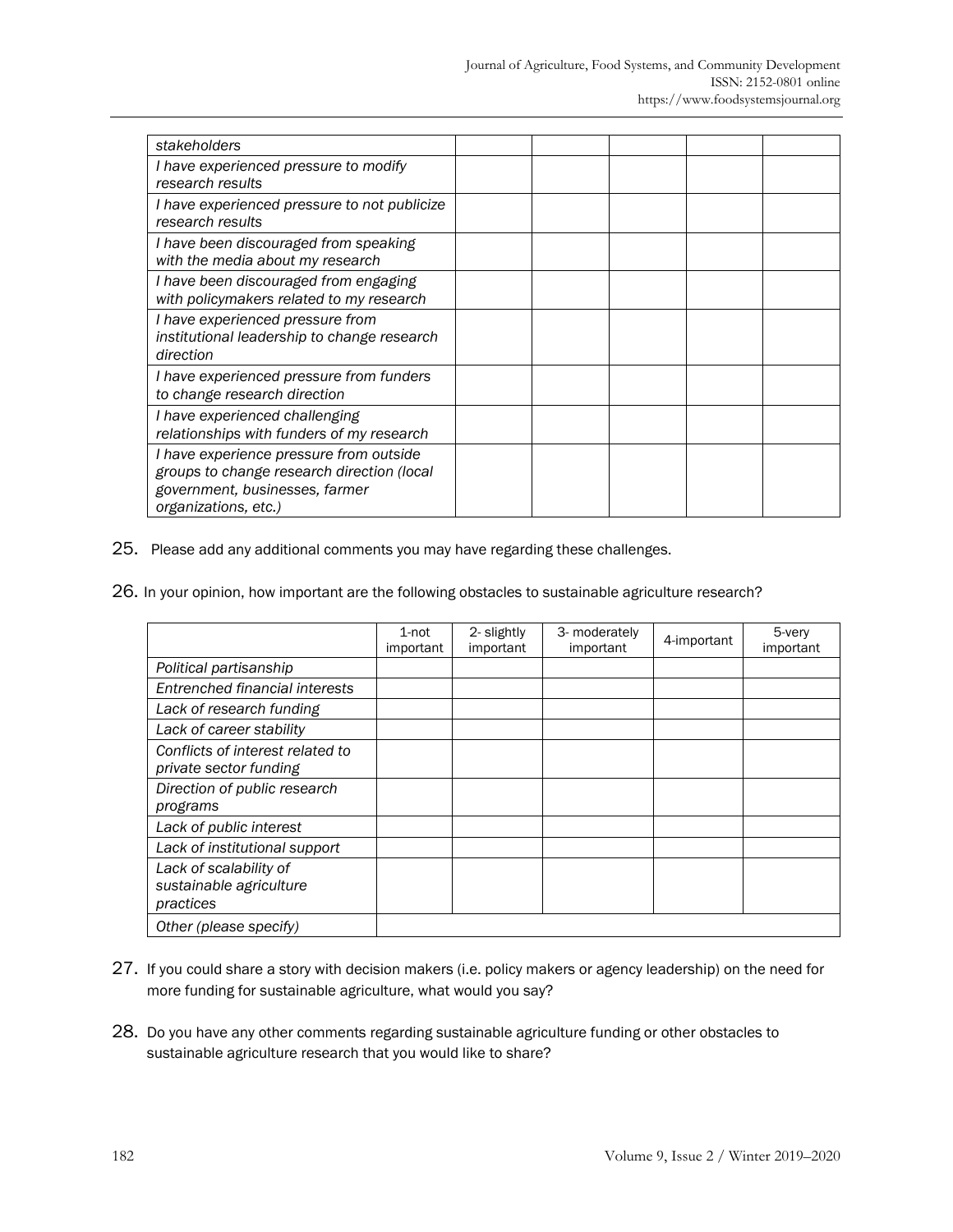### CONCLUSION: BACKGROUND INFORMATION

Questions are not mandatory, so if a question does not apply to your experience, please feel free to leave it blank. Answers will be saved after the completion of each section.

29. Which best describes your title? Check all that apply.

- □ Assistant Professor
- □ Associate Professor
- $\Box$  Professor
- Adjunct Professor
- $\square$  Department Chair
- $\Box$  Dean or other administrative role
- $\Box$  Extension Appointment
- $\Box$  Researcher/Research Associate
- $\Box$  Post-doctoral Fellow/Researcher
- $\square$  Program/Project Manager
- $\Box$  Policy Coordinator
- $\Box$  Development Coordinator
- $\Box$  Outreach Coordinator
- $\Box$  Other (please specify)
- 30. What is the highest education level you have completed?
	- o Bachelor's degree
	- o Master's degree
	- o Ph.D.
	- o Non-U.S. degree/ other (please specify)
- 31. At which type of institution do you currently work? Check all that apply.
	- □ Land Grant University
	- □ Other (Non-Land Grant) Public University
	- $\square$  Private University
	- □ Community College
	- □ Federal government
	- □ State or local government
	- $\square$  Non-profit organization
	- $\square$  Private Industry
	- $\Box$  Other (please specify)
- 32. What is your area of expertise (i.e. current department or graduate major)?
	- Primary field of expertise: \_\_\_\_\_\_\_\_\_\_\_\_\_\_\_\_\_\_\_\_\_\_\_\_\_\_\_\_\_\_\_\_\_\_\_\_\_\_\_\_\_\_\_\_\_\_\_\_\_\_\_\_\_\_\_\_\_\_\_\_
	- Secondary field of expertise: \_\_\_\_\_\_\_\_\_\_\_\_\_\_\_\_\_\_\_\_\_\_\_\_\_\_\_\_\_\_\_\_\_\_\_\_\_\_\_\_\_\_\_\_\_\_\_\_\_\_\_\_\_\_\_\_\_